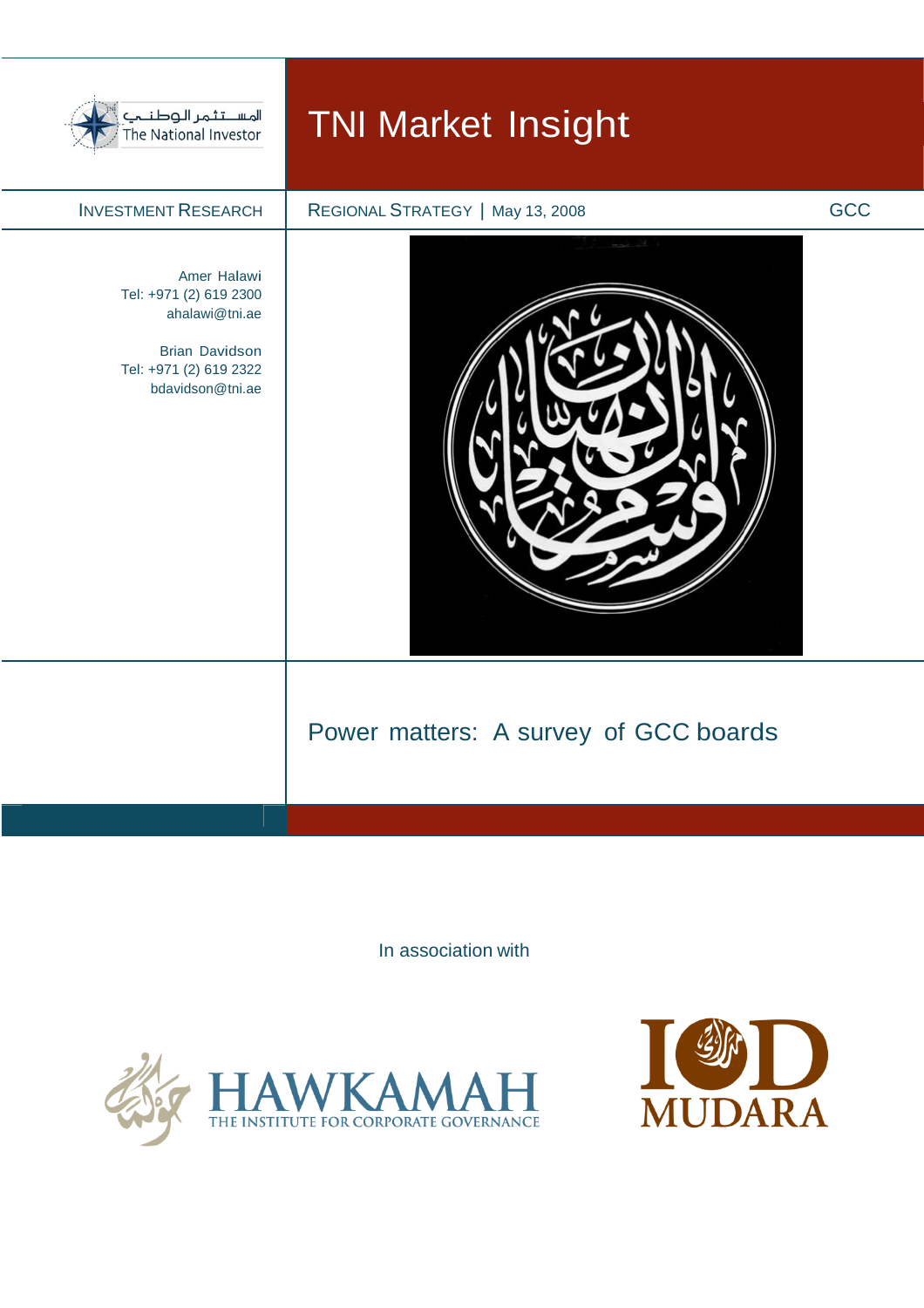### Disclaimer

"TNI Market Insight" (TNI means "The National Investor" wherever mentioned) is solely for the general information of named recipients and should not be reproduced or distributed without prior written consent from TNI.

The observations in this report are solely based on research and analysis performed by our investment research department using the information currently available which we believe to be reliable. They do not represent an opinion or recommendation prepared by TNI Investment Research or should not be construed as a solicitation or offer, to buy or sell securities of any of the companies mentioned in this report. Any action based on the information in this material shall solely be at your own risk without any obligation or responsibility on the part of TNI, its directors or any of its employees.

TNI does and seeks to do business with the companies mentioned in this research report. TNI and/or its directors or any of its employees may, from time to time, own, buy, or sell securities of the companies mentioned in this report (including derivatives linked to such securities) and investors should therefore be aware that such activities may be a source of conflict of interest.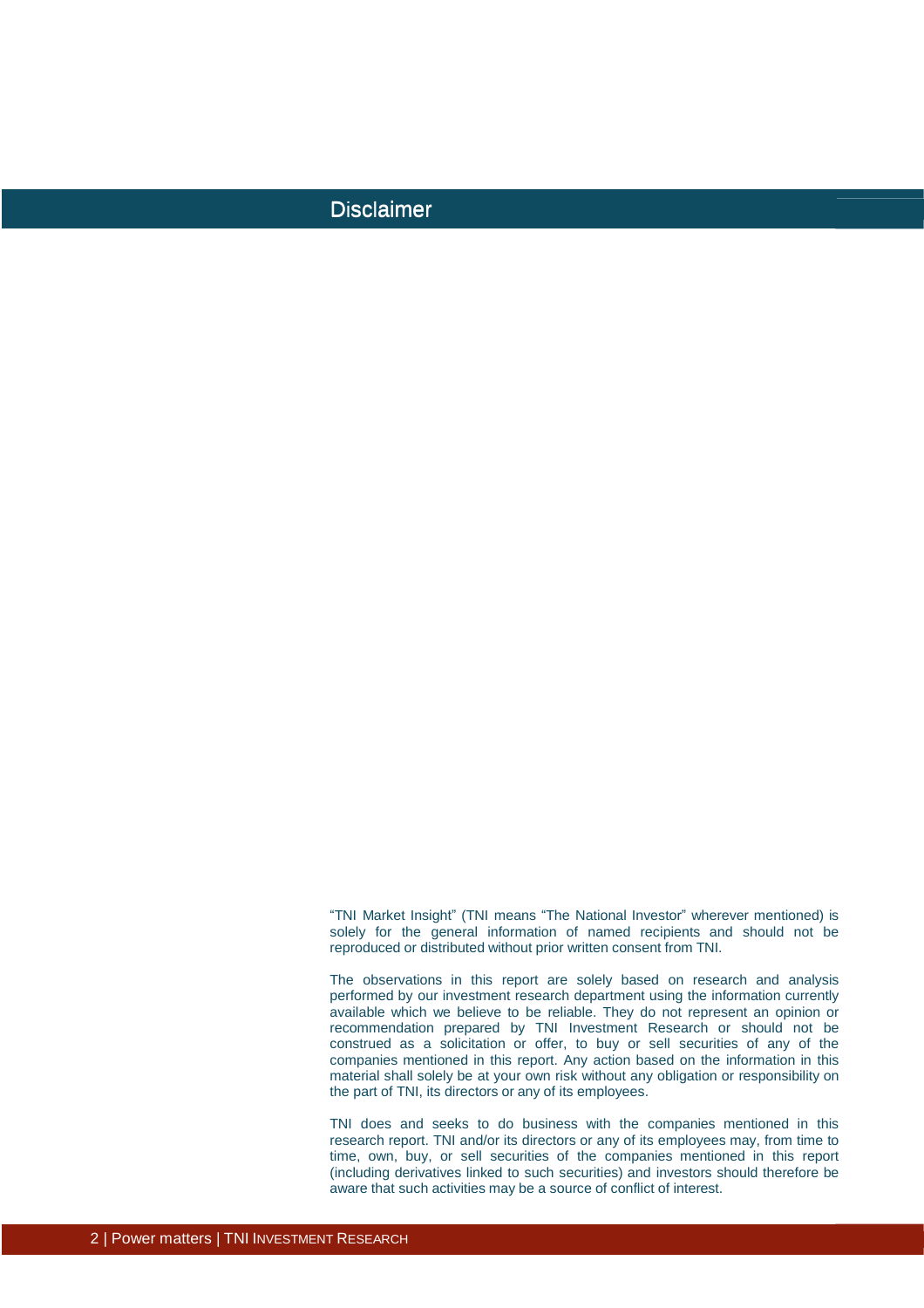## **Contents**

| Foreword by Dr. Nasser Saidi                           | 4              |
|--------------------------------------------------------|----------------|
| Executive summary                                      | $\overline{7}$ |
| Last year we surveyed UAE boards of directors          | 7              |
| This year we look at another 500 boards across the GCC | $\overline{7}$ |
| A deeper scope of work including the "gender" analysis | 7              |
| Revised, market cap weighted, family power ranking     | $\overline{7}$ |
| Five main conclusions                                  | 6              |
| A quick word on methodology                            | 8              |
| Size matters                                           | 9              |
| Board size: no uniformity across the GCC               | 9              |
| Very large companies have larger boards                | 10             |
| Which sectors have the largest boards?                 | 11             |
| Four conclusions on GCC board size                     | 12             |
| <b>Gender matters</b>                                  | 14             |
| How powerful are women?                                | 14             |
| Social and cultural determinants of Female power       | 16             |
| The truth about the regional power of women            | 17             |
| One director, one board?                               | 18             |
| Four observations on GCC cross-board representation    | 18             |
| Regional differences have multiple explanations        | 19             |
| Power to the family                                    | 21             |
| Family business?                                       | 21             |
| Family rules!                                          | 22             |
| Prominent families: now you see them, now you don't    | 23             |
| Weighting the results by market capitalisation         | 24             |
| The ranking of most powerful GCC families              | 27             |
| Abu Dhabi family ranking                               | 28             |
| Bahrain family ranking                                 | 30             |
| Dubai family ranking                                   | 32             |
| Kuwait family ranking                                  | 34             |
| Oman family ranking                                    | 36             |
| Qatar family ranking                                   | 38             |
| Saudi family ranking                                   | 40             |
| Acknowledgements                                       | 43             |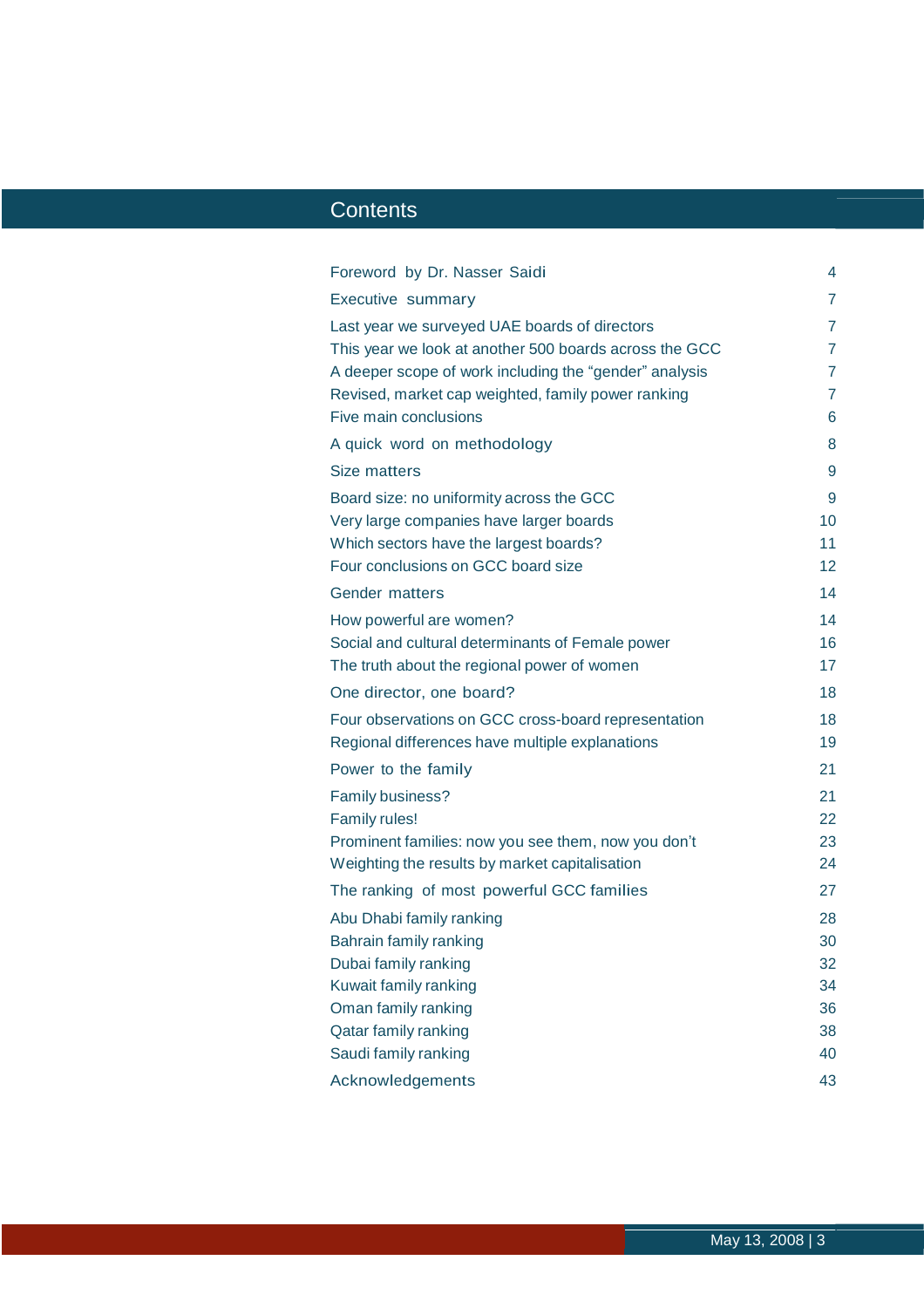### **Eontwots by Dr. Nasser Saidi**

Hawkamah, The Institute for Corporate Governance, as a corporate governance advocate for the region, is witnessing an unparalleled interest from regional companies and regulators on corporate governance.

As the region is experiencing unprecedented growth rates, with regional companies engaged in cross border investments and increasing interest from regulators and international institutional investors for greater transparency and accountability, the debate on how the region should move forward on corporate governance is advancing.

And there seems to be traction and increased public awareness: one need only look at the number of conferences being held on corporate governance all over the region, and the number of codes and guidelines being issued and corporate governance task forces being formed from Morocco to Yemen.

Corporate governance, in its simplest definition, is the way corporations are steered, directed, managed, and controlled. And at the very heart of corporate governance is the Board of Directors.

The publication Power Matters: A Survey of GCC Boards produced by The National Investor with the support of Hawkamah, is a ground breaking, first ever empirical research that analyses boards of some 582 companies in the GCC, with 3,493 individuals occupying 4,254 board seats of listed companies in the Gulf. Power Matters identifies some of the key trends in the region's boards, particularly on board composition, the participation of women in boards, and the role of families on boards.

Good board practice calls for a manageable board and a board with some independence. While our boards are generally manageable, the region still has ways to go in building more independence in the region's board rooms. The representation of women in boards is still low compared to international benchmarks, despite the growing number of Arab women entrepreneurs<sup>1</sup>. Families still dominate some of the boards. Interestingly and contrary to widespread pre-conceptions, cross-board membership on boards of listed companies is limited: across countries in the GCC 80% to 90% of individual directors are on a single board, with most cross-board representations being on two boards.

Despite the above observations, the region is far from unique in these trends, particularly compared to other emerging economies. Over 85% of EU and US businesses are family run<sup>2</sup>. Family run businesses constitute 40% of the US S&P 500 universe<sup>3</sup>. In emerging markets, family businesses tend to dominate stock exchanges, with the market value of

<sup>&</sup>lt;sup>1</sup> World Bank Enterprise Survey Data

 $2$  See Family Business Network

 $3$  See Nancy Upton and William Petty, "Venture Capital Investment in Family Business," Venture Capital, 2000, Vol. 2, No. 1, pp. 27-39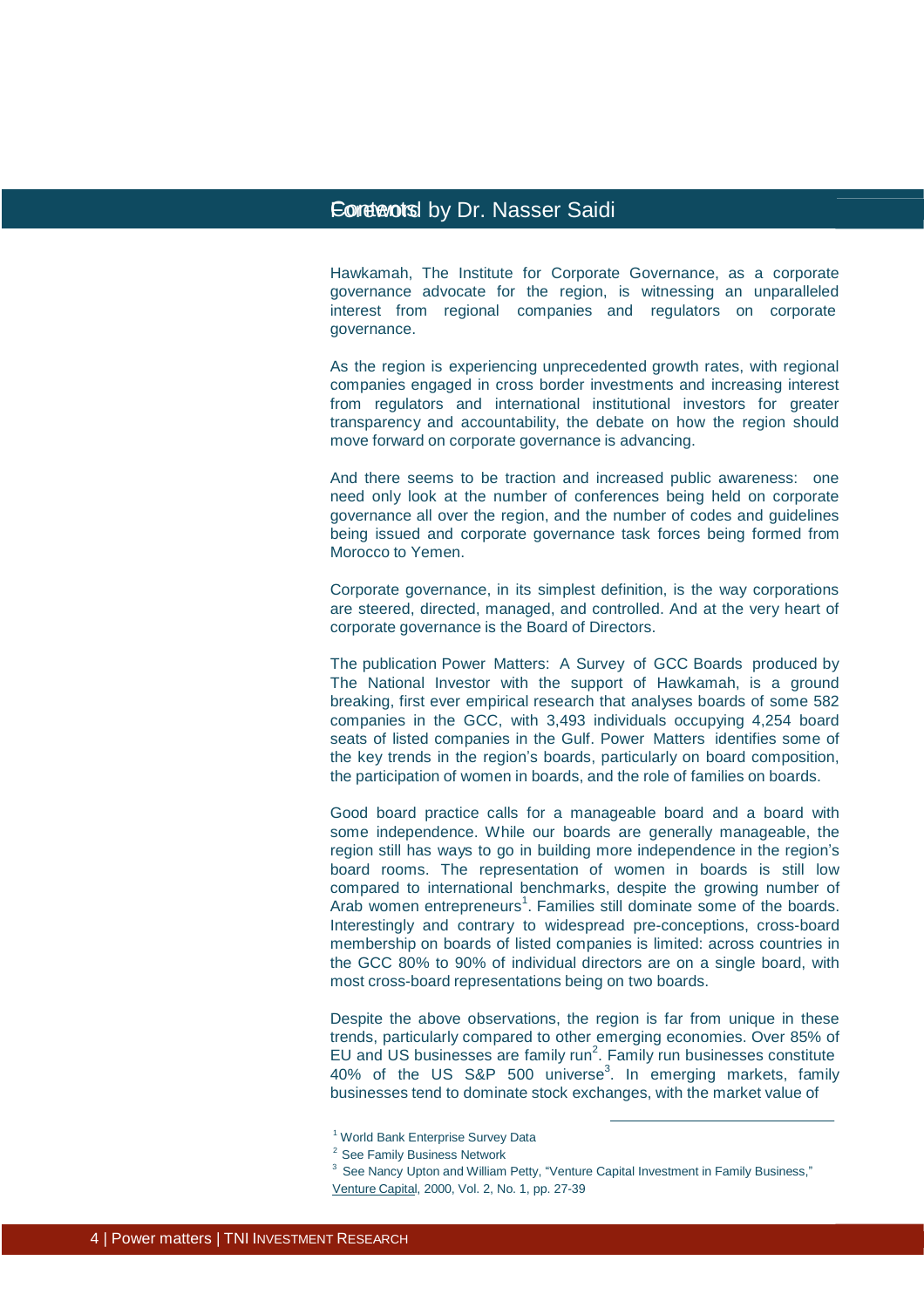family-owned firms representing more than 60% of the total equity market value of the top 20 firms. Similarly, women membership in Boards in both developed and emerging markets is poor: women need to be empowered through increased labour force participation as well as board representation.

However, that is not to say that the region should not benchmark itself against international standards and best practices. The aim of this publication is to stir the debate further on Board composition in the GCC companies, and as the region moves forward figure out what would be the best strategy to address these challenges.

Hawkamah hopes that these kinds of publications and research will spur more focus on the corporate governance gap in the region, and facilitate more action to further diversify our board rooms, to globalize the outlook of our boards, and to support and expand the wealth creation role that boards play in the region. As with The National Investor, Hawkamah stands ready to work with various stakeholders to fill the corporate governance gap, and move the region forward.

Masser Saide

Dr. Nasser Saidi Executive Director Hawkamah Institute for Corporate Governance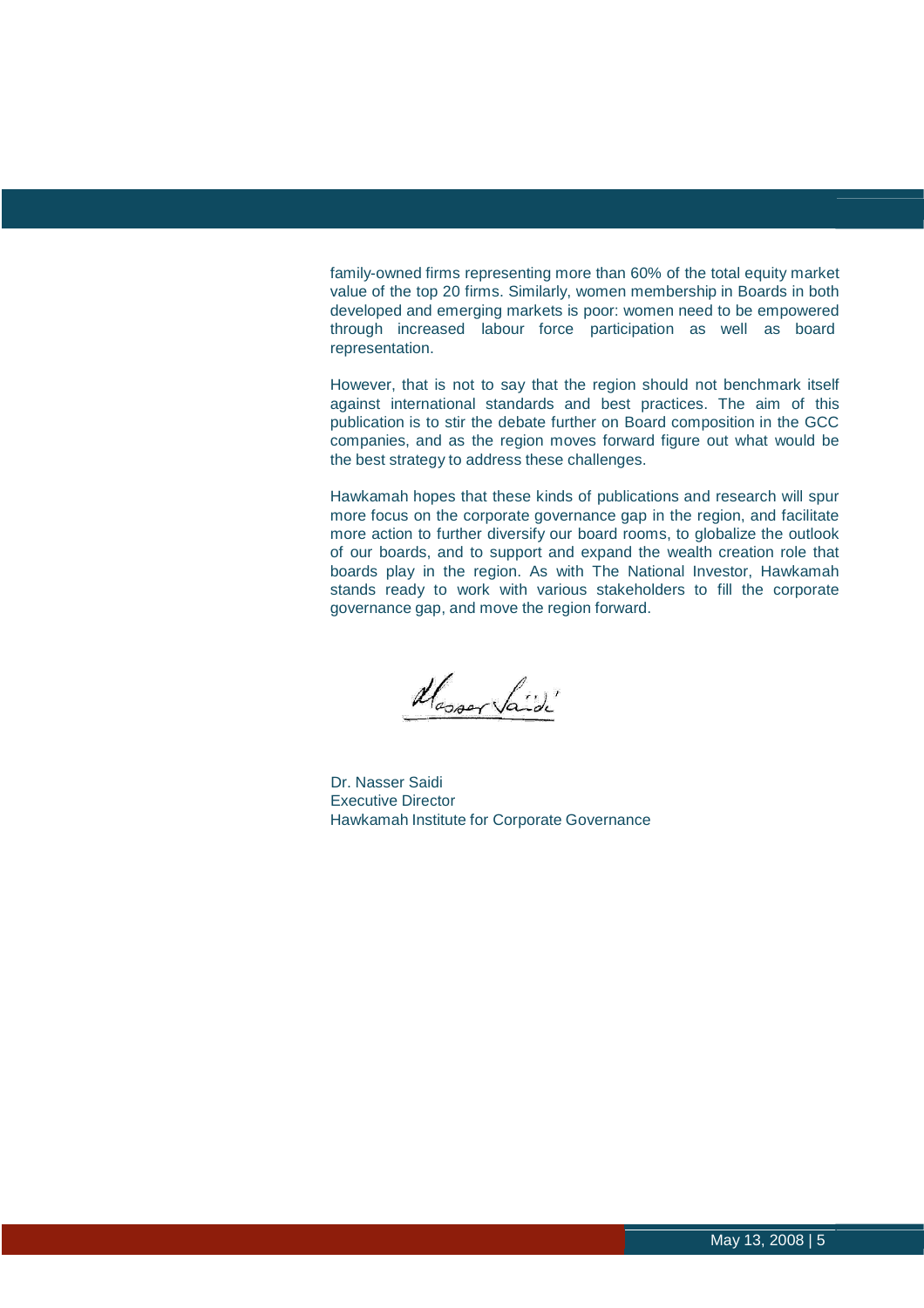| Table 1. Summary information about GCC company boards and summary country data |                       |                                     |                          |                                    |                                          |                           |                               |                          |                                       |                     |                       |
|--------------------------------------------------------------------------------|-----------------------|-------------------------------------|--------------------------|------------------------------------|------------------------------------------|---------------------------|-------------------------------|--------------------------|---------------------------------------|---------------------|-----------------------|
|                                                                                | Average<br>board size | Number of<br>companies <sup>1</sup> | Avg Mkt<br>Cap $(\$m)^1$ | Start of<br>exchange<br>operations | <b>Directors</b><br>on a single<br>board | Popu-<br>lation<br>'07(m) | GDP /<br>capita<br>$'07($ \$) | Female<br>board<br>seats | <b>Total</b><br><b>Board</b><br>seats | %women<br>on boards | Women in<br>$gov't^2$ |
| Abu Dhabi                                                                      | 7.7                   | 62                                  | 1,926                    | 2000                               | 82.8%                                    | 1.4                       | 68,462                        | 3                        | 479                                   | 0.6%                | 22.5%                 |
| <b>Bahrain</b>                                                                 | 8.8                   | 46                                  | 815                      | 1989                               | 89.8%                                    | 0.8                       | 24,220                        | 4                        | 402                                   | 1.0%                | 2.5%                  |
| Dubai                                                                          | 6.7                   | 39                                  | 2,390                    | 2000                               | 85.7%                                    | 1.4                       | 33,358                        | 3                        | 259                                   | 1.2%                | 22.5%                 |
| Kuwait                                                                         | 6.2                   | 177                                 | 1,010                    | 1983                               | 84.3%                                    | 3.4                       | 32,450                        | 30                       | 1,101                                 | 2.7%                | 1.5%                  |
| Oman                                                                           | 7.2                   | 128                                 | 145                      | 1988                               | 79.6%                                    | 2.7                       | 14,610                        | 21                       | 905                                   | 2.3%                | 0.0%                  |
| Qatar                                                                          | 8.5                   | 38                                  | 2,413                    | 1997                               | 78.0%                                    | 0.9                       | 67,710                        | $\mathbf{1}$             | 322                                   | 0.3%                | 0.0%                  |
| Saudi                                                                          | 8.4                   | 94                                  | 4,156                    | 1984                               | 87.0%                                    | 24.3                      | 15,330                        | 1                        | 786                                   | 0.1%                | 0.0%                  |
| <b>GCC</b> total                                                               | n/a                   | 584                                 | n/a                      | n/a                                | n/a                                      | 37.3                      | 18,797                        | 63                       | 4,254                                 | 1.5%                | n/a                   |
| France                                                                         | n/a                   | 100                                 | 28,810                   | n/a                                | n/a                                      | 61.7                      | 33,229                        | n/a                      | n/a                                   | 6.0%                | 17.7%                 |
| Germany                                                                        | n/a                   | 110                                 | 13,485                   | 1585                               | n/a                                      | 82.6                      | 33,511                        | n/a                      | n/a                                   | 10.0%               | 26.7%                 |
| Italy                                                                          | n/a                   | 295                                 | 4,494                    | 1808                               | n/a                                      | 58.2                      | 30,693                        | n/a                      | n/a                                   | 2.0%                | 15.5%                 |
| Norway                                                                         | n/a                   | 217                                 | 1,618                    | 1818                               | n/a                                      | 4.7                       | 52,913                        | n/a                      | n/a                                   | 22.0%               | 37.9%                 |
| Spain                                                                          | n/a                   | 145                                 | 8,330                    | 1831                               | n/a                                      | 45.2                      | 29,750                        | n/a                      | n/a                                   | 3.0%                | 29.6%                 |
| Sweden                                                                         | n/a                   | 303                                 | 3,340                    | 1863                               | n/a                                      | 9.2                       | 36,589                        | n/a                      | n/a                                   | 20.0%               | 47.3%                 |
| UK                                                                             | n/a                   | 102                                 | 28,108                   | 1801                               | n/a                                      | 60.1                      | 35,034                        | n/a                      | n/a                                   | 10.0%               | 19.3%                 |
| <b>USA</b>                                                                     | n/a                   | 500                                 | 23,346                   | 1792                               | n/a                                      | 302.1                     | 45,824                        | n/a                      | n/a                                   | 13.6%               | 16.2%                 |

Table 1: Summary information about GCC company boards and summary country data

Sources: Stock market authorities, TNI Investment Research, Company accounts., Reuters, Freedom House, International Parliamentary Union, European Professional Woman's Network, Heritage Foundation, Transparency International

#### Notes:

1/ Number of companies and average market cap for GCC exchanges are for the entire exchange and not only main index. The following indices were used for other markets: Euronext 100 (France), Xetra HDax (Germany), Milan All Share (Italy), Oslo All Share (Norway), Madrid Mercado Continuo (Spain), Stockholm All Shares (Sweden), FTSE 100 (England), S&P500 (USA)

2/ Women in government is average female representation in upper and lower houses of parliament (International Parliamentary Union)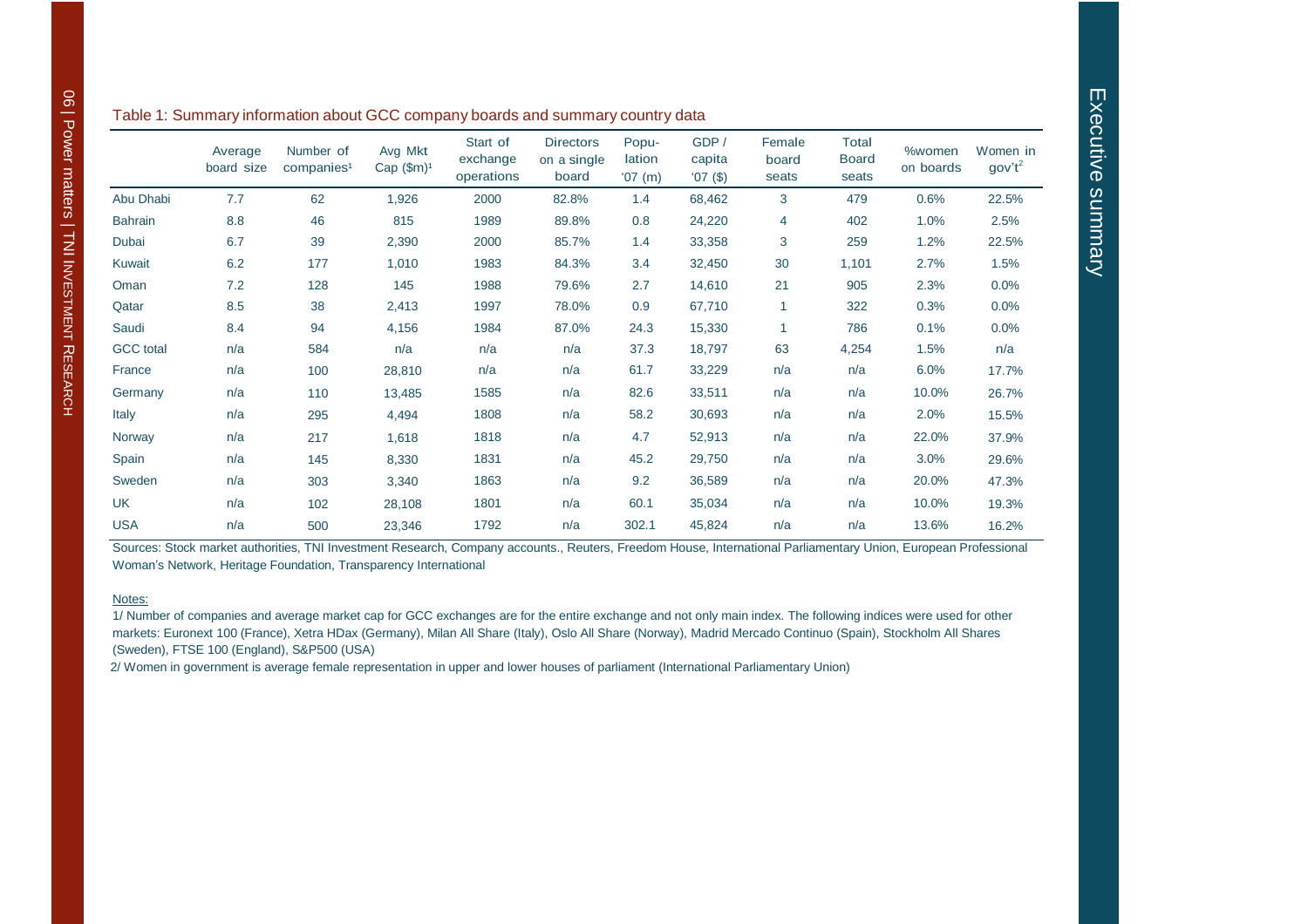### Exercentite summary

#### Last year we surveyed UAE boards of directors

One year ago, we surveyed the board composition of some 93 listed companies in the UAE. We published the results in our April 2007 piece entitled "It's a family affair". At the time, we were positively surprised by the reasonable size and the lack of visible cross-board memberships of UAE boards. The results also made apparent a correlation between the size and level of development of an Emirate, and the resulting structure of its company boards. It was the first time a survey captured such data.

#### This year we look at another 500 boards across the GCC

This year, we take the analysis to the next, GCC level. We have mapped 3,493 individual board members occupying 4,254 board seats across 582 listed companies. Our survey has now become regional, which means it covers five additional countries compared to last year. Again, this is the first ever such analysis across the region, and the results are somewhat surprising.

#### <sup>A</sup> deeper scope of work including the "gender" analysis

In addition to looking at board sizes, cross-board memberships and the concentration of family power, we analyse the gender dimension by measuring the proportion of women directors. We also try to understand what impacts the level of participation of women in the economy.

#### Revised, market cap weighted, family power ranking

Finally, we bring a revised version of the family power ranking: a GCC classification of the ten most influential families by market, as measured by the number of board seats they own and weighted by their share of the local market capitalisation. We find that prominent families usually associated with the leadership of a country or Emirate are often underrepresented on the boards of public companies, except in Qatar.

#### Five main conclusions

We extract five main conclusions from this second round of statistical analysis: 1/ Board size is a function of multiple parameters, only one of which being company size, 2/ Female board presence is low, but not as much as we thought, 3/ Female board presence depends on multiple parameters, of which social and religious are the most important, 4/ Individual power seems fairly diluted in the region but family power is very high, and 5/ There appears to be significant discrepancies across the GCC.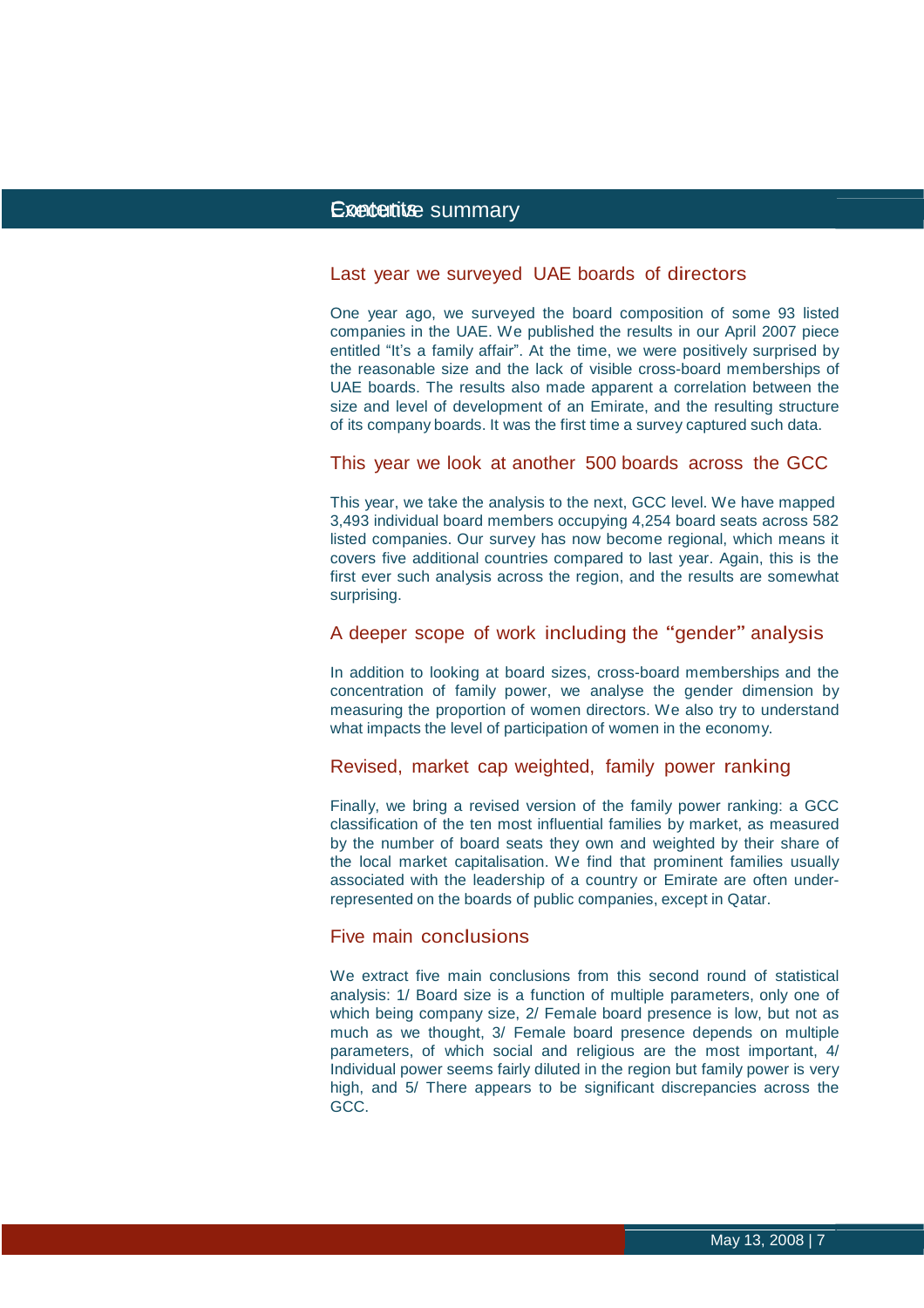## A quick word on methodology

#### What is this about?

The work contained in this publication is a study of the composition of Board of Directors (BoD) of publicly listed companies. Our area of coverage is the Golf Cooperation Council (GCC) region – Bahrain, Kuwait, Oman, Qatar, Saudi Arabia and the United Arab Emirates. Due to the co-existence of two separate stock exchanges in the UAE, we have clearly and deliberately distinguished Abu Dhabi from Dubai, throughout this analysis.

#### What is our purpose?

We assume that company directors are economically powerful, particularly in this region of the world. Furthermore, we believe that families in the Gulf have been at the core of political and economic influence. Our purpose is to understand the mechanics of such power and of family influence. In addition, we take a look at the role of women. Throughout, we examine the nature of board composition.

#### How did we do it?

Our initial task consisted in compiling the names of all board members of nearly every listed company in the GCC. This meant downloading and processing the annual reports of 582 companies in order to arrive at a final, raw list of 3,493 names of individual board members occupying a total of 4,254 board seats.

Once that was done, we were able to analyze the numbers, in order to extract meaningful conclusions about board composition, corporate governance, and the distribution of family power across the region.

Companies with multiple GCC listings have only been considered once, in their home market. We have included in our sample some GCC-listed companies with home listings outside the region (Egypt or Sudan). Some companies, for which information about directors was unavailable, have been excluded from our study.

#### What sources of information did we use?

Most of the sources we used are self-explanatory and are presented throughout this piece. In particular, we have made extensive use of company annual reports. In all cases, we have exclusively used publicly available information.

Because of the time required by companies to publish their annual reports, as well as the delay involved in processing board information on such a large universe of companies, our analysis is based on slightly outdated information. By the time you read this, some board re-shuffling has already taken place. However, we believe that the general trends we identify are still intact, and our conclusions remain unchanged by this timing element. In other words, this study is little time sensitive.

This is a study of Board of Directors in the GCC

We examine board composition and economic power concentration

We have reviewed 4,254 directors across 582 companies

Our information sources are public and straight-forward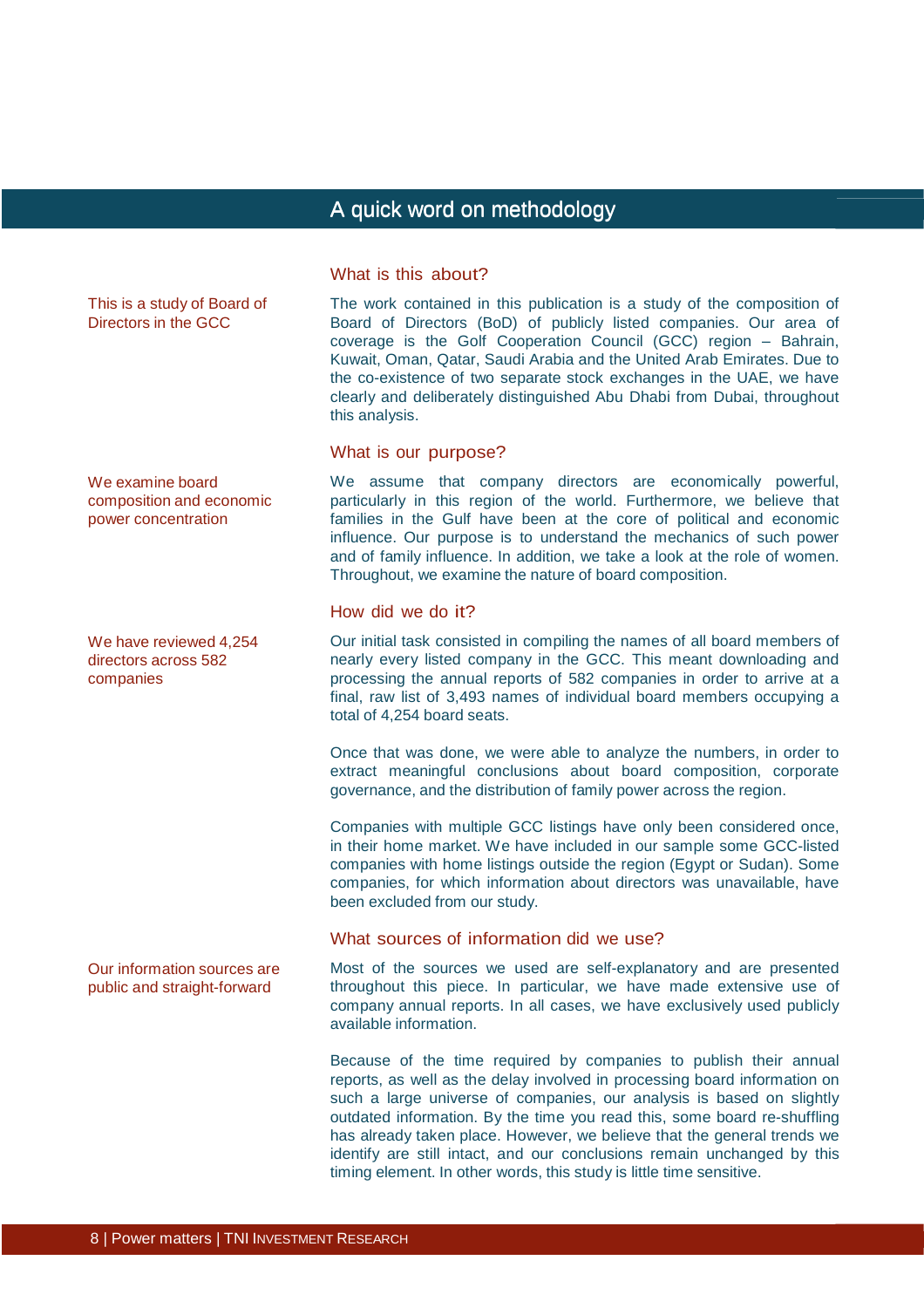Our first layer of analysis consisted in looking at the size of board of directors in the Gulf region. Empirical evidence suggests that there is no ideal size. Also, a study by the Columbia Business School which surveyed board members attending an executive course on enhancing financial integrity concludes that the optimal size of boards should be dictated by company size. A generally accepted number lies between 8 and 12 members.

#### Board size: no uniformity across the GCC

Year on year, average board sizes have decreased slightly in the UAE

The following table summarises our findings about board sizes in the Gulf region by exchange. In an immediate comparison to the numbers we unveiled last year about UAE board of directors, it appears that average board size of DFM-listed companies has decreased from 6.9 to 6.7. In Abu-Dhabi, the trend is similar with average board size of ADSM-listed companies decreasing by a comparable proportion, from 7.9 to 7.7.

| Exchange       | Mean | Max | Min | Median | Mode | Number<br>of Co. | Mkt Cap<br>\$b) | Avg Mkt<br>Cap (\$m) | <b>First</b><br>trade |
|----------------|------|-----|-----|--------|------|------------------|-----------------|----------------------|-----------------------|
| Abu Dhabi      | 7.7  | 15  | 3   | 7.5    | 7.0  | 62               | 119.4           | 1,925.8              | 2000                  |
| <b>Bahrain</b> | 8.8  | 15  | 5   | 9.0    | 8.0  | 46               | 37.5            | 815.2                | 1989                  |
| Dubai          | 6.7  | 11  | 3   | 7.0    | 7.0  | 39               | 93.2            | 2,389.7              | 2000                  |
| Kuwait         | 6.2  | 11  | 3   | 6.0    | 5.0  | 177              | 178.8           | 1,010.2              | 1983                  |
| Oman           | 7.2  | 12  | 3   | 7.0    | 7.0  | 128              | 18.6            | 145.3                | 1988                  |
| Qatar          | 8.5  | 12  | 4   | 8.5    | 7.0  | 38               | 91.7            | 2,413.2              | 1997                  |
| Saudi          | 8.4  | 12  | 2   | 9.0    | 7.0  | 94               | 390.7           | 4,156.4              | 1984                  |

#### Table 2: Statistics about board size by GCC exchange – Board data collected in November 2007

Sources: Stock market authorities, TNI Investment Research, Company accounts, Reuters

Market capitalisations are closing prices at 25 Feb 2008

There are significant variations in board sizes across the region

The first observation about the region from this year's statistics is that there seems to be a significant variation between board sizes across geographies. An average Bahraini board of 8.8 members is 40% larger than an average Kuwaiti board of 6.2. Similarly, the maximum size of boards in Abu Dhabi (15) or Bahrain (15) is nearly 40% larger than in Dubai (11) or Kuwait (11). Finally, the smallest boards in Bahrain dwarf Saudi Arabia's smallest boards by 2.5 times.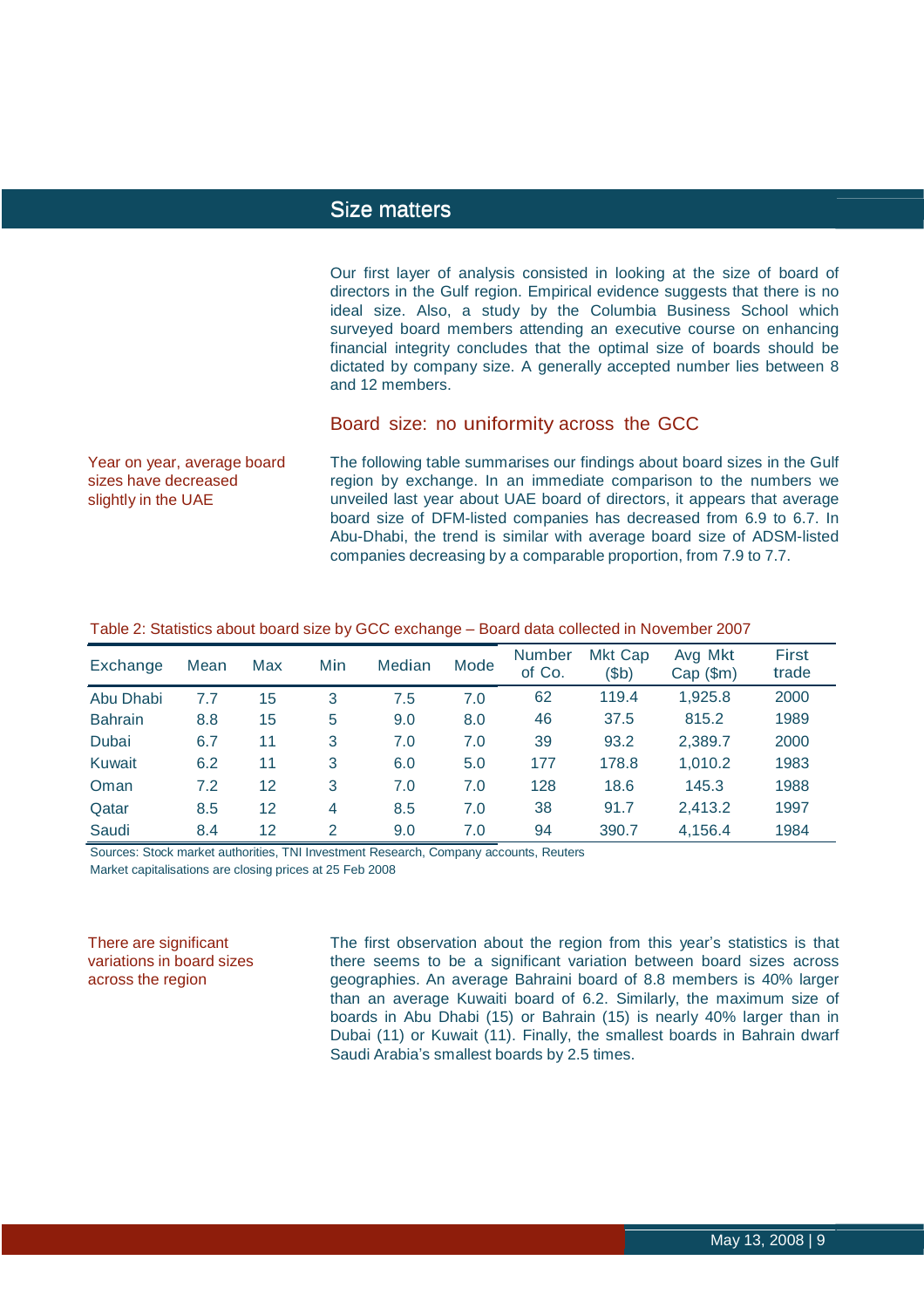

#### Chart 1: Average GCC company board size by exchange

Sources: Stock market authorities, TNI Investment Research, Company accounts

The legal framework provides one explanation for differences in board size

What explains such discrepancies in board sizes between geographies? The first explanation has to do with the legal framework. In Abu Dhabi, the Companies Law states that the board of a Public Joint Stock Company should include 3 to 15 members, while in Saudi the corresponding numbers are 3 and 11. In Kuwait, the only mention is a minimum size of 3 members. This information was not readily available for all markets across the region, and we also found some contradictions in the legal texts. But beyond such legal differences, what determines whether a given GCC market should have relatively smaller or larger boards?

#### Very large companies have larger boards

#### Chart 2: Average board size - All companies vs. largest five, by market

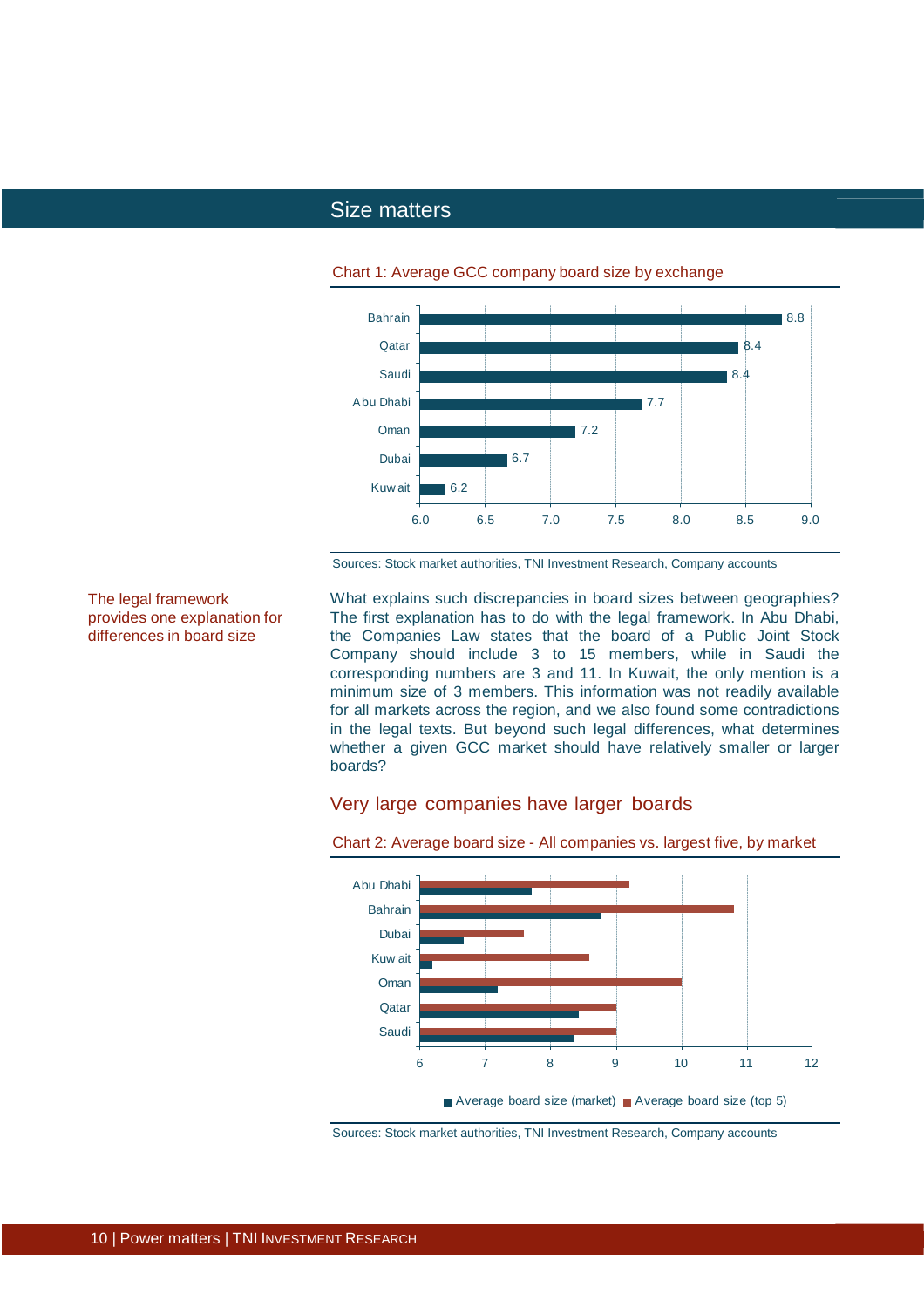| The five largest companies<br>in each market have board<br>sizes significantly above<br>their market's average | We have looked at the average board sizes of the top five companies by<br>market capitalisation, in each exchange. The results are unambiguous:<br>on average, the five largest companies have average board sizes well<br>above the average of their respective markets. This suggests that larger<br>companies will have larger boards.                                                                                          |
|----------------------------------------------------------------------------------------------------------------|------------------------------------------------------------------------------------------------------------------------------------------------------------------------------------------------------------------------------------------------------------------------------------------------------------------------------------------------------------------------------------------------------------------------------------|
|                                                                                                                | We tested this argument further, and calculated the correlation of board<br>size and market capitalisation for all companies in our universe, but found<br>no statistical evidence of such a correlation. What to do with such<br>conflicting information? One set of data tells us that larger companies<br>have larger boards, while the other disconfirms this.                                                                 |
| The correlation between<br>company size and board<br>size is not linear                                        | We conclude simply that the argument is valid, but only above a certain<br>threshold. In other words, very large companies do tend to have a board<br>which is larger than average, but this relationship is not linear. Intuitively,<br>it makes sense to conclude that this relationship is non linear, otherwise<br>very large corporations like Microsoft or General Electric would have<br>gigantic, unrealistic board sizes. |
|                                                                                                                | Finally, we asked whether there may be a sector bias to the relationship<br>between board and company size. This question led us to look at the<br>distribution of board sizes by sector.                                                                                                                                                                                                                                          |
|                                                                                                                | Which sectors have the largest boards?                                                                                                                                                                                                                                                                                                                                                                                             |

Looking at the board size data by sector shows a clear bias towards Banking, Telecoms, Utilities and Energy.



Chart 3: Average GCC company board size by sector

Sources: Stock market authorities, TNI Investment Research, Company accounts

In order to make this size bias more apparent, we have compared next the average market capitalisation and board size of each sector, to the average of the whole universe.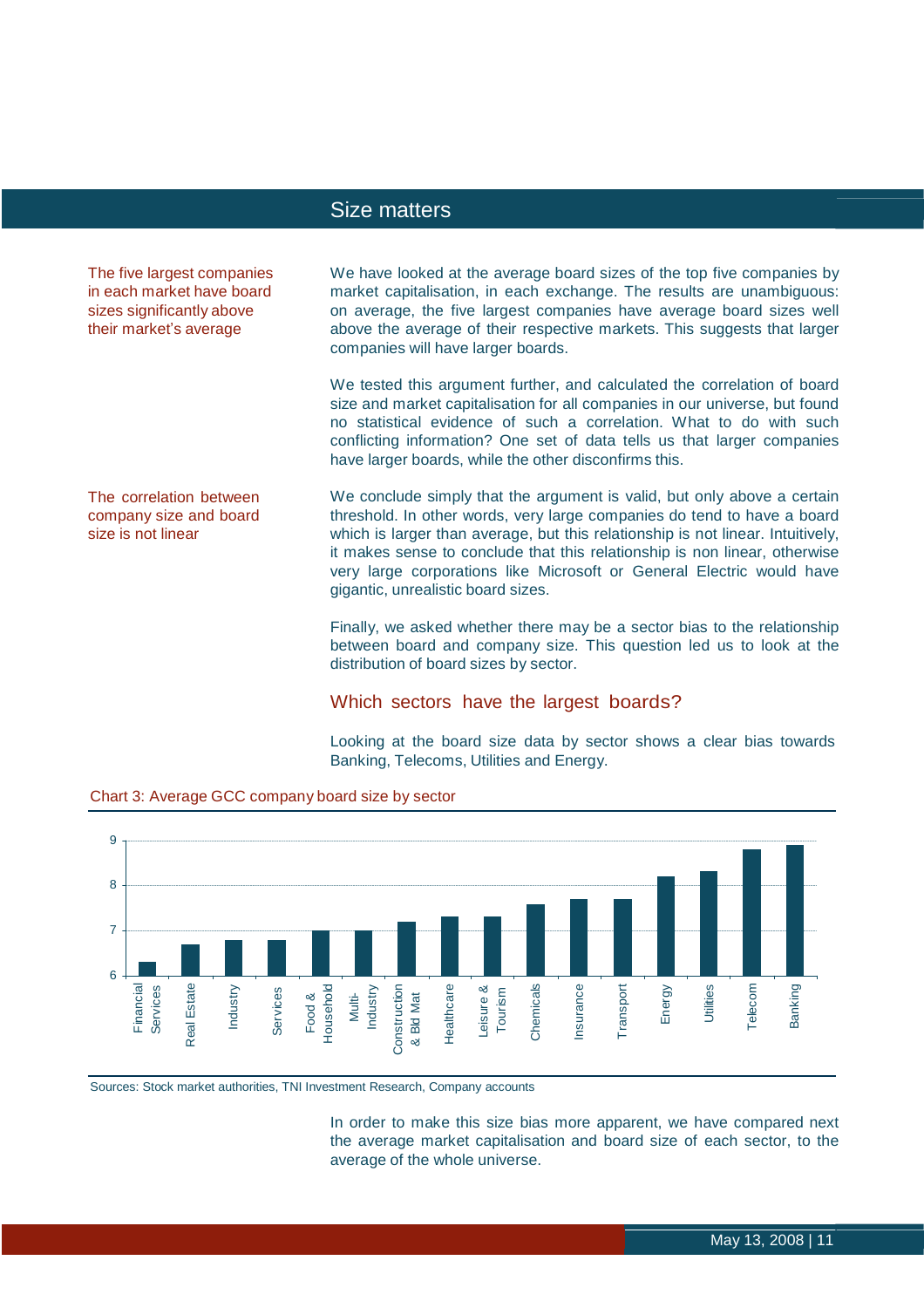

Chart 4: Relationship between market capitalisation and board size, by sector

Source: TNI Investment Research

What this scatter diagram now shows is that companies with market capitalisations significantly larger than average (in sectors like Telecoms, Banking, Chemicals) tend to have significantly larger boards, thus confirming our earlier observation.

In addition, one might add that this apparent sector bias may be explained by the fact that some activities are more human-capital intensive and more regulated, thus requiring more oversight. In larger, more regulated sectors such as the Banking industry, local and international regulation may subject corporations to more committees (compensation, compliance, audit, etc.), therefore requiring more board members to staff such committees.

#### Four conclusions on GCC board size

Optimal board size is company specific and depends on many factors. Board quality is key

As we highlighted last year in our previous publication about UAE boards, there is no straightforward answer as to ideal board size. A board too small provides little leverage, while a board too large is presumably not nimble enough. A very large board may at first look dysfunctional, but may be constituted of members with a larger than average level of dedication and involvement, thus making it more efficient than a smaller one.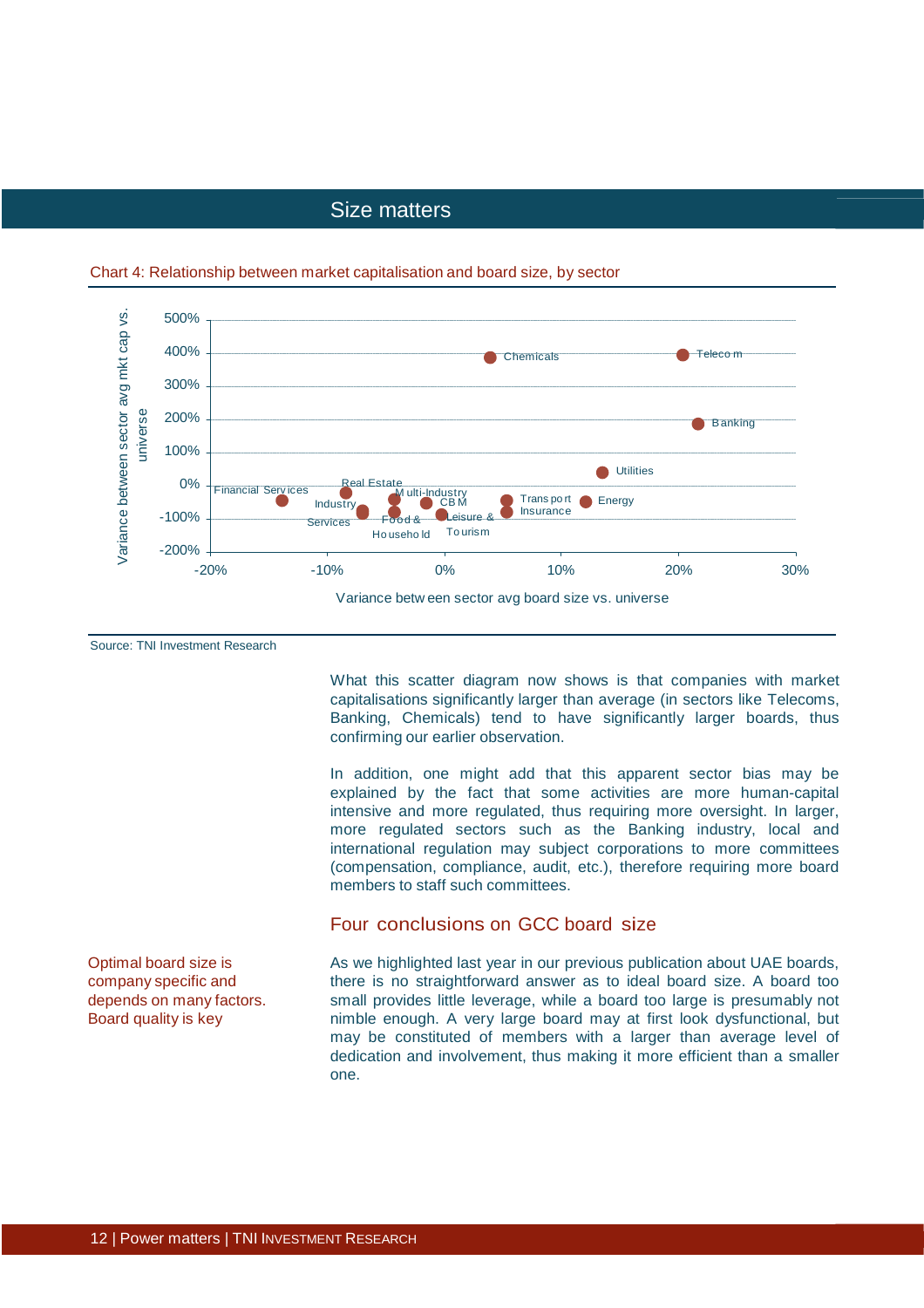This new study of GCC board sizes uncovers the following four realities:

- 1 Strong discrepancy across the GCC There are significant differences in board sizes across the GCC.
- 2 Boardsizedependsonmultipleparameters The explanation of such differences is not straight-forward, as board size is a function of multiple parameters. Some such parameters are specific to the GCC region.
- 3 Very large companies have larger boards There is no linear relationship between company size and board size, but very large companies have larger boards than average.
- 4 Large,highlyregulatedsectorstendtohavelargerboards Sectors which are human-capital intensive and highly regulated tend to have larger boards. We believe that additional testing may bring to light a relationship between the number of board committees and board size.

Beyond size, an effective board should be both legitimate (represent all significant shareholder interests and perspectives) and credible (knowledgeable and fair), which suggests that board size does not give insight into board quality.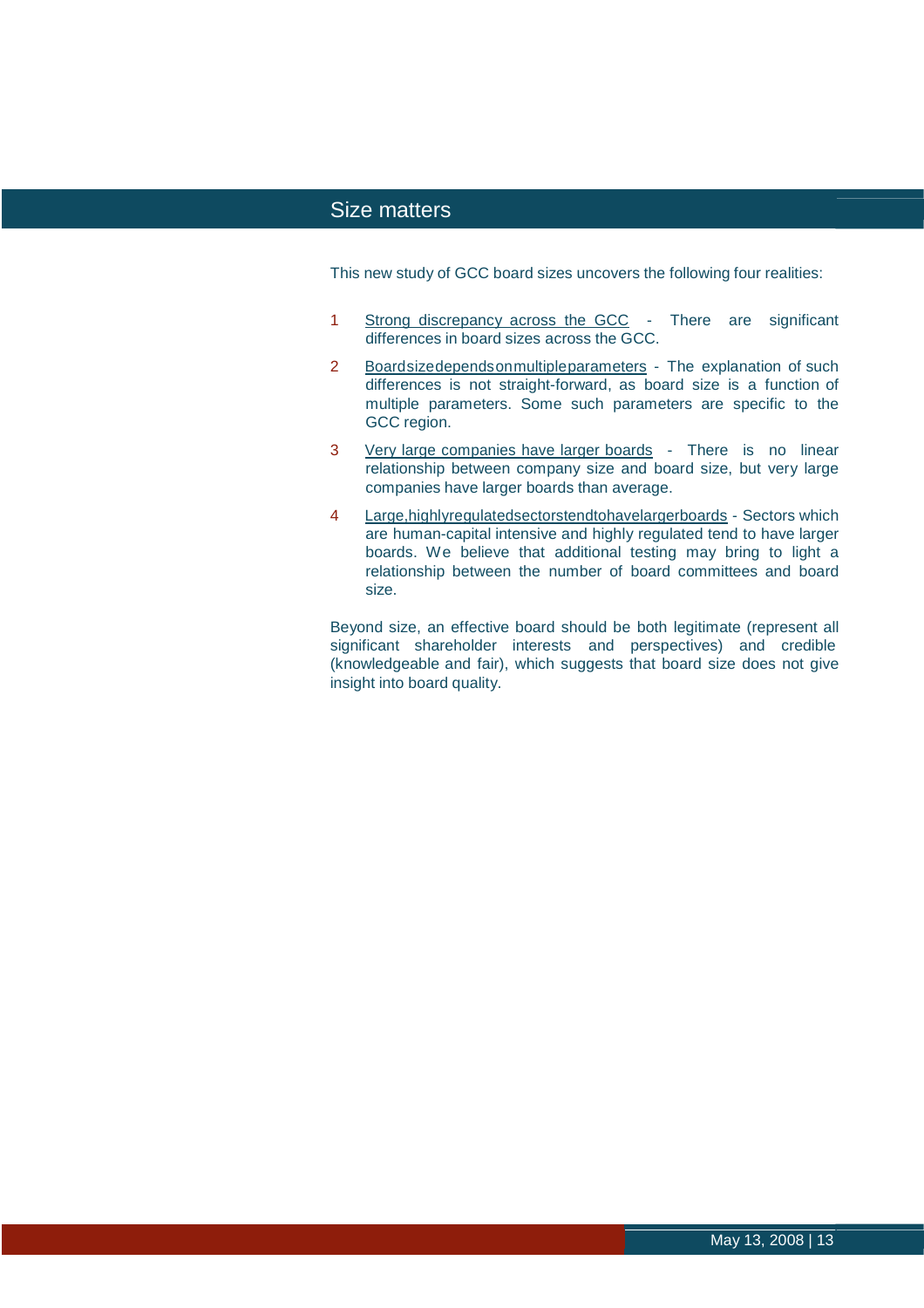## Gender matters

#### Female representation on GCC boards is very low, as expected

With Saudi women currently pushing for their right to drive, the diversity battle in the GCC is quickly taking shape. In this context, we thought it would be interesting to measure the extent of female participation and representation in the economy.

#### How powerful are women?

Our sample of 4,254 board seats contained 63 held by women, representing 1.5% of the total. The results are summarised in Table 3 below. While a comparison with other emerging markets would have been interesting and educational, we were unable to find the relevant data. We have included the proportion of women in government bodies as an interesting complement to board representation.

#### Table 3: Female economic and political representation, GCC and selected global comparisons

|                  | Female<br>board seats | Total<br>board seats | % women on<br>boards | Women in<br>gov'ment <sup>1</sup> | Start of<br>exchange<br>operations |
|------------------|-----------------------|----------------------|----------------------|-----------------------------------|------------------------------------|
| Abu Dhabi        | 3                     | 479                  | 0.6%                 | 22.5%                             | 2000                               |
| <b>Bahrain</b>   | 4                     | 402                  | 1.0%                 | 2.5%                              | 1989                               |
| Dubai            | 3                     | 259                  | 1.2%                 | 22.5%                             | 2000                               |
| <b>Kuwait</b>    | 30                    | 1,101                | 2.7%                 | 1.5%                              | 1983                               |
| Oman             | 21                    | 905                  | 2.3%                 | 0.0%                              | 1988                               |
| Qatar            | 1                     | 322                  | 0.3%                 | 0.0%                              | 1997                               |
| Saudi            |                       | 786                  | 0.1%                 | 0.0%                              | 1984                               |
| <b>GCC</b> total | 63                    | 4,254                | 1.5%                 | n/a                               | n/a                                |
| France           | n/a                   | n/a                  | 6.0%                 | 17.7%                             | n/a                                |
| Germany          | n/a                   | n/a                  | 10.0%                | 26.7%                             | 1585                               |
| <b>Italy</b>     | n/a                   | n/a                  | 2.0%                 | 15.5%                             | 1808                               |
| Norway           | n/a                   | n/a                  | 22.0%                | 37.9%                             | 1818                               |
| Spain            | n/a                   | n/a                  | 3.0%                 | 29.6%                             | 1831                               |
| Sweden           | n/a                   | n/a                  | 20.0%                | 47.3%                             | 1863                               |
| <b>UK</b>        | n/a                   | n/a                  | 10.0%                | 19.3%                             | 1801                               |
| <b>USA</b>       | n/a                   | n/a                  | 13.6%                | 16.2%                             | 1792                               |
| Japan            | n/a                   | n/a                  | 0.4%                 | 13.4%                             | 1878                               |

Sources: Stock market authorities, TNI Investment Research, Company accounts, Freedom House, International Parliamentary Union, European Professional Woman's Network

#### Notes:

1/ Women in government is average female representation in upper and lower houses of parliament (International Parliamentary Union)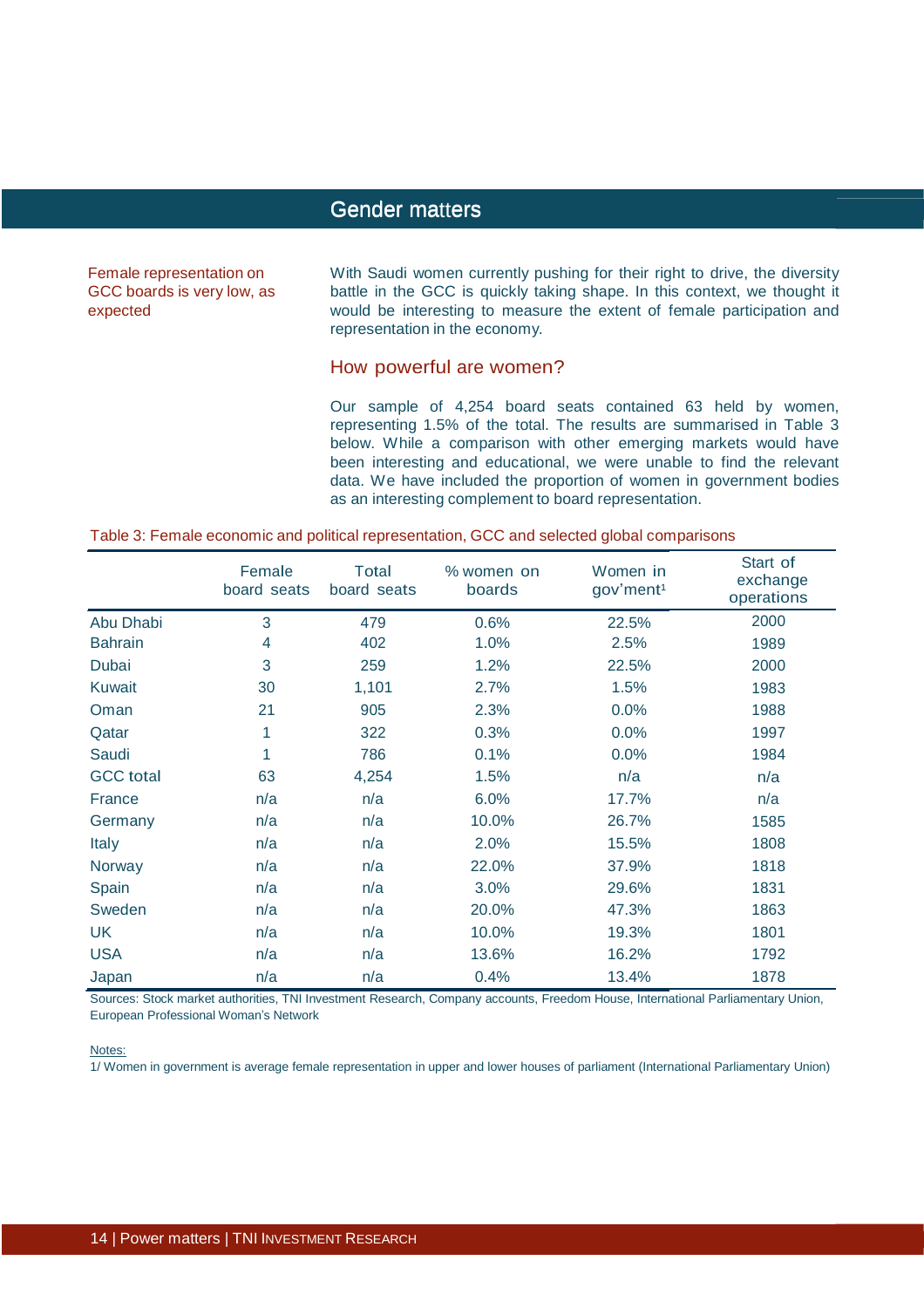

Gender

 $\exists$ 

atters

#### Chart 5: Director positions held by women as a percent of total board seats, by country

Sources: Stock market authorities, TNI Investment Research, Company accounts, European Professional Woman's Network

#### Note:

Numbers above the bars for GCC countries represent the actual number of board positions held by females – this information was not available for other markets.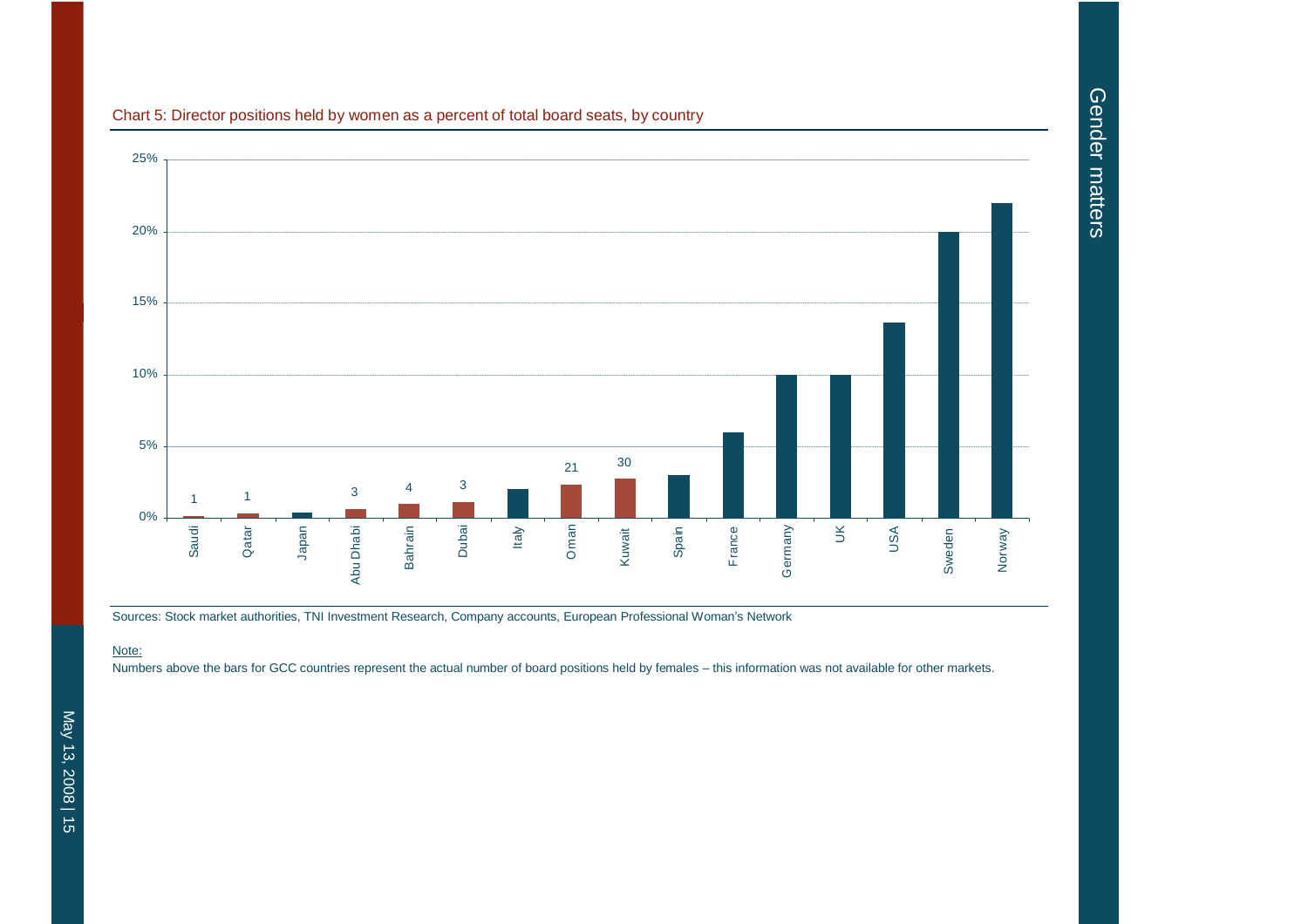## Gender matters

#### Not the same power everywhere

The small representation of women on regional boards (1.5%) is unsurprising and looks minuscule compared to 13.6% American Female representation or 22% in Norway. A second look at the data also reveals some striking differences between regional peers in the Gulf.

While the region appears as a global diversity laggard, Oman and Kuwait buck the trend to come out as regional diversity leaders – ahead of Italy and just a notch below Spain. This, combined with the position of Saudi as the absolute laggard closely followed by Japan, points to the possibility of cultural reasons behind female board presence. It also points to significant cultural differences within the GCC region.

#### Social and cultural determinants of Female power

Cultural differences provide an easy, obvious justification for differences in female economic representation. It should perhaps come as no surprise that men are economically over-represented in Southern Europe or in Saudi. Two particular traits are important to highlight, and may determine the level of female economic involvement:

- Socialstructure Is the country in question based on a patriarchal structure? If so, little female board representation should not be surprising. Japan has a very small Female representation on company boards of listed companies (0.4%), and is also reputed as a very strongly patriarchal society;
- $Religious structure In the same way as the social structure$ strongly influences Female participation rates, so does the dominant religious beliefs of a country or region. Italy is renowned to have a concentration of Catholics in excess of 95% of the population and is also, unsurprisingly, at the bottom of the scale when it comes to female board representation. Islamic countries may similarly show little Female participation in the economy.

Social and Religious factors do explain some inter-regional differences. In some cases the regulatory framework may also be instrumental: in Norway for example, the very high proportion of Female board members is dictated by a legal constraint to have at least 40% women directors. Elsewhere, the fiscal environment may favour male inheritance, and consequently discourage the economic involvement of women.

Other explanations may be required in order to shed additional light on the discrepancy in intra-regional Female board representation. For instance, what makes the proportion of women directors so different in Saudi (0.1%) and Kuwait (2.7%)?

Cultural regional differences are striking, with some countries faring better than European counterparts

Social, religious, legal and fiscal parameters all participate in explaining the difference in Female board involvement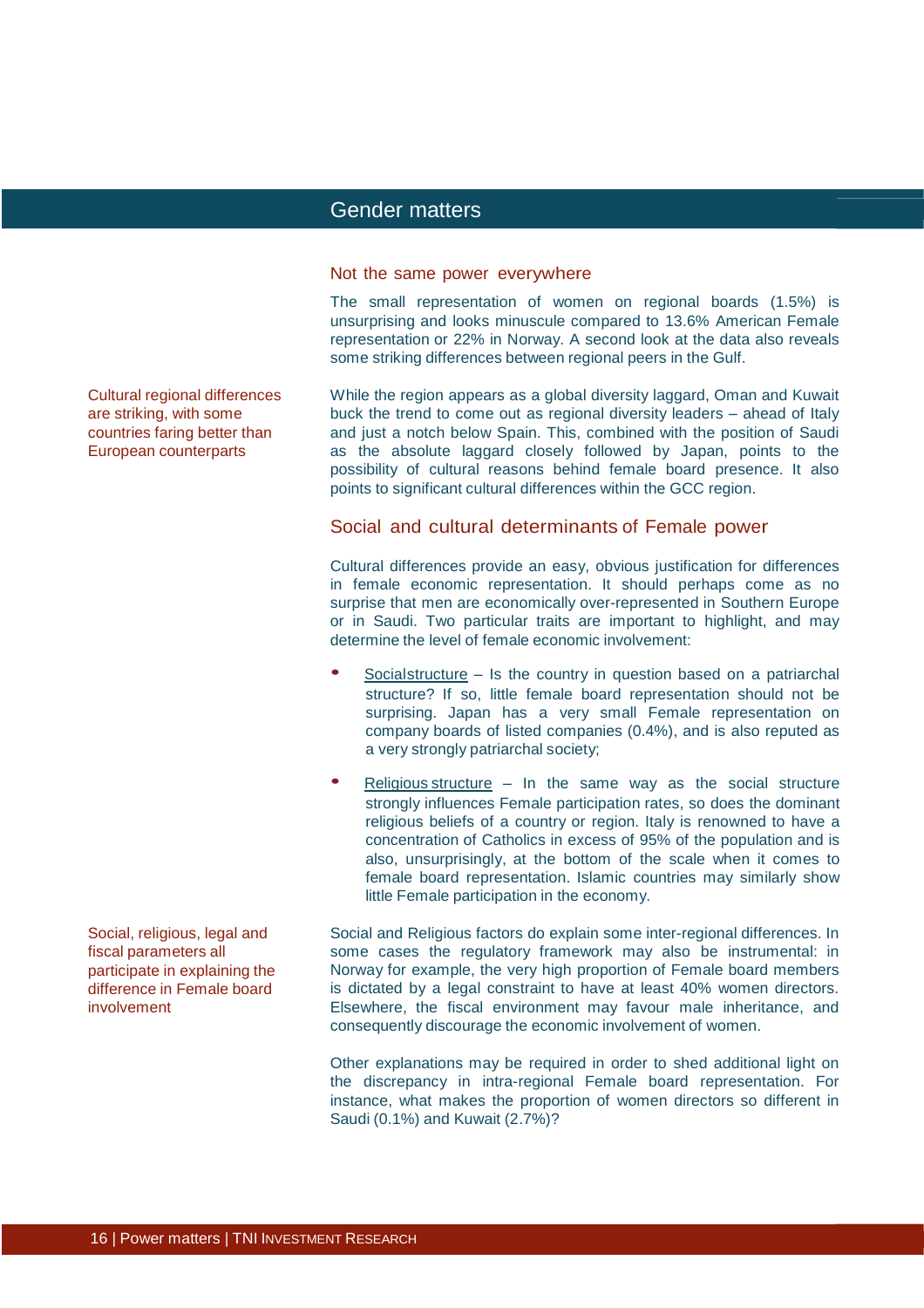### Gender matters

The matter of explaining such regional discrepancies in Female board participation is not a simple one, is outside of the scope of this report, and may present an interesting field of further study.

The truth about the regional power of women

The reality and conclusions about women representation on company boards in the GCC are four-fold:

- 1 LowFemaleparticipation Female board representation is very low in the GCC. This was largely expected before we finalised the results of this research.
- 2 Strong discrepancy across the GCC There remains a strong discrepancy in Female board presence across GCC countries, varying from 0.1% in Saudi to 2.7% in Kuwait.
- 3 Favourable comparison to some Western countries Some GCC countries still compare favourably to Western nations. This is the real surprise, as we did not expect Kuwait and Oman to fare better in terms of Female board presence than Italy or Japan.
- 4 Social and religious parameters are key There are multiple reasons behind low Female participation rates, the most important of which are probably social and religious.

It is unclear to us at this stage whether the proportion of women directors is bound to change as the markets become more mature. Our belief is that some effort is being done towards more Female economic participation, and that any material change in the GCC is likely to take time.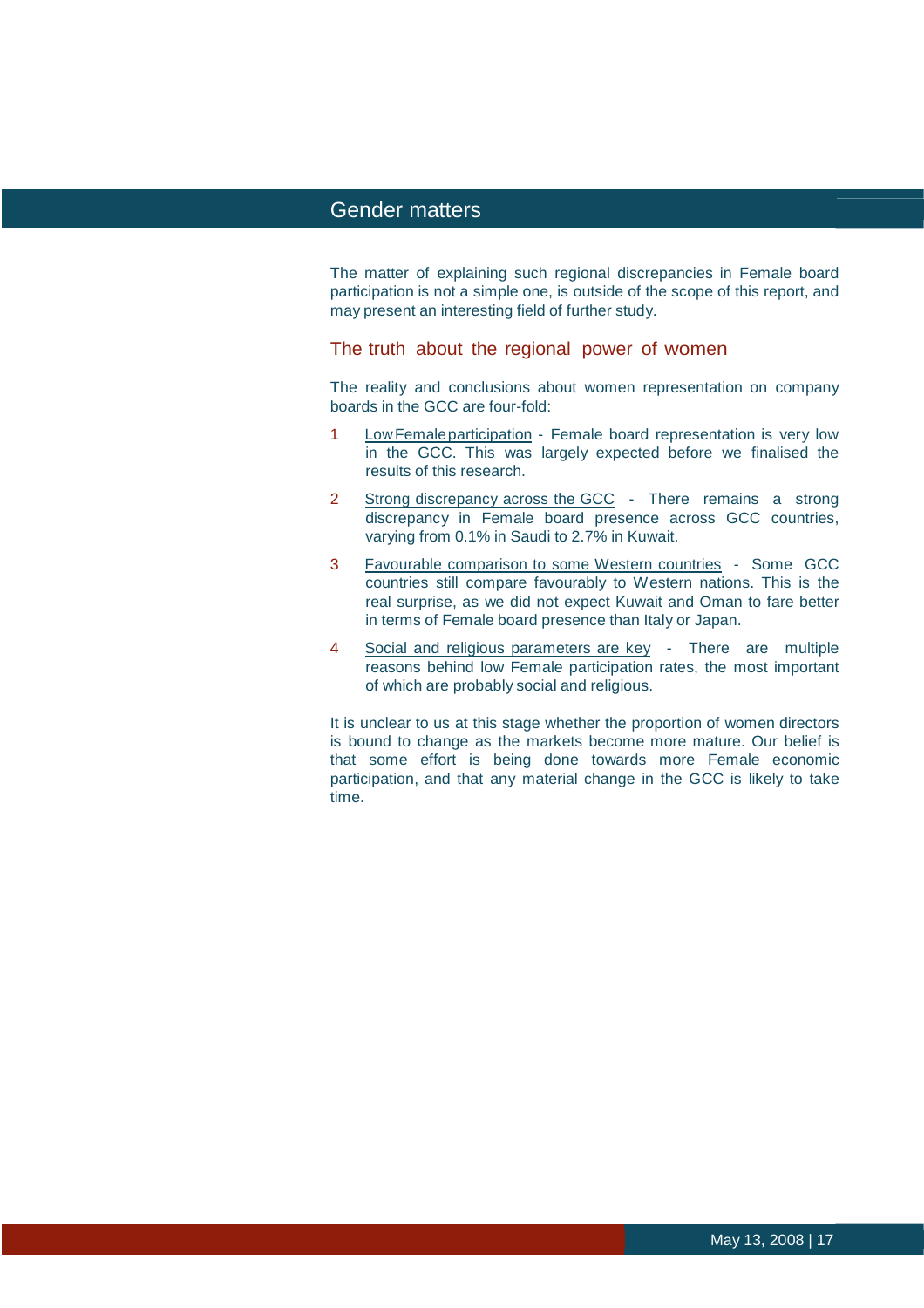### One director, one board?

Cross-board representation should ideally be limited. We have tried to measure its extent in the region

Next, we looked at cross-board representation across the region. This is an important parameter, and all jurisdictions seek to limit the presence of a director across multiple company boards. The underlying assumption is that qualitative, rather than quantitative representation is key to any company.

Directors cumulating multiple mandates may find it hard to dedicate enough time to all companies. In addition, certain conflicts of interest may (do) arise when the same director sits on the board of competing corporations. In order to minimize conflict of interest, the ideal scenario would be for each director to sit on a single board, but this is seldom the case – even in Western markets.

#### Four observations on GCC cross-board representation

Chart 6 below and Table 4 (next page) present the proportion of crossboard memberships across the seven stock markets of the region.



#### Chart 6: Proportion of regional directors with one mandate, by exchange

Sources: Stock market authorities, TNI Investment Research, Company accounts

Little cross representation since most directors sit on only one board in the GCC

Four immediate observations come to mind:

- We were under the initial impression that cross-board membership across regional boards of listed companies was very high in the GCC region. However, there appears to be less multiple representation than we initially suspected. Three factors allow such conclusion:
	- > About 80-90% of all directors are present on a single board;
	- Most cross-representation concerns only two boards;
	- > Virtually no directors are present on more than four boards.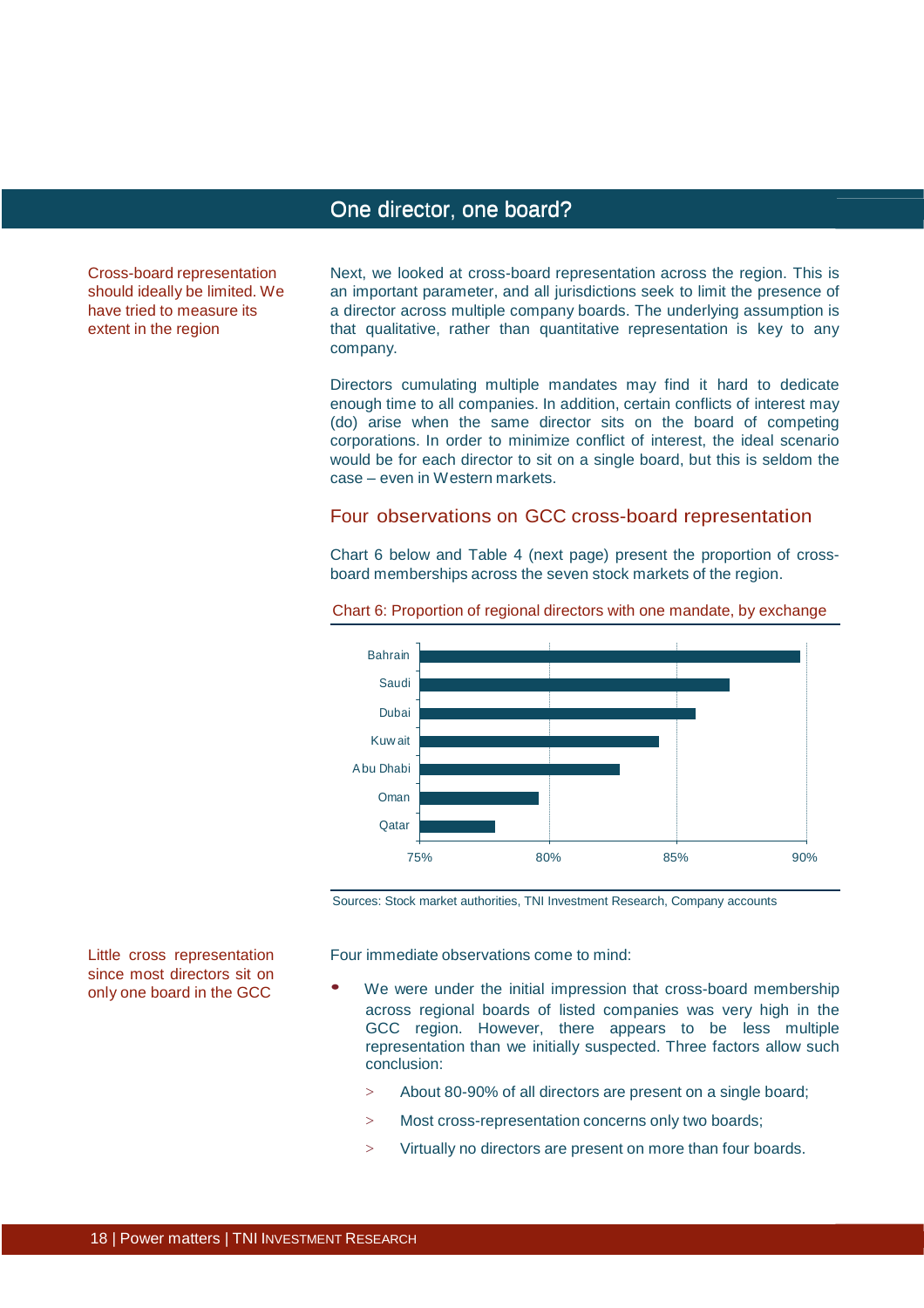### One director, one board?

Bahrain looks like best in class, while Qatar and Oman lag behind

Our data excludes private companies. Including them would certainly change the results materially

- Qatar and Oman show <sup>a</sup> different distribution of mandates, with less than 80% of directors being present on a single board, and the largest proportions of two and three board representation.
- Bahrain looks like best-in-class, particularly due to its highest proportion of single board representation (c. 90%).
- This data only captures public company boards, and does not reveal anything about board representation across private companies. We suspect that the ratios would be significantly different, mostly due to the fact that private companies are less regulated. However, a director who is present on very few boards of public companies would still face significant time constraints, or conflicts of interest, if he also sat on a large number of private boards.

#### Table 4: Distribution of mandates per director, by exchange

|          | Abu Dhabi | <b>Bahrain</b> | Dubai   | Kuwait  | Oman    | Qatar   | Saudi |
|----------|-----------|----------------|---------|---------|---------|---------|-------|
| 1 Board  | 82.8%     | 89.8%          | 85.7%   | 84.3%   | 79.6%   | 78.0%   | 87.0% |
| 2 Boards | 13.7%     | 5.8%           | 11.1%   | 12.4%   | 13.1%   | 15.1%   | 9.4%  |
| 3 Boards | 3.0%      | 2.9%           | 1.4%    | 3.1%    | 5.8%    | 6.1%    | 2.8%  |
| 4 Boards | 0.5%      | 0.3%           | 1.8%    | 0.2%    | 1.4%    | 0.8%    | 0.6%  |
| 5 Boards | $0.0\%$   | 0.9%           | $0.0\%$ | $0.0\%$ | $0.0\%$ | $0.0\%$ | 0.1%  |
| 6 Boards | $0.0\%$   | 0.3%           | $0.0\%$ | $0.0\%$ | $0.0\%$ | $0.0\%$ | 0.0%  |

Sources: Stock market authorities, TNI Investment Research, Company accounts

Multiple parameters including population composition or education level, should impact regional cross-board composition

### Regional differences have multiple explanations

What are the explanations for such regional differences? Different regulatory frameworks –the Companies Law of the UAE and its equivalent in each GCC country– dictate some of the discrepancy by setting limits to board sizes. However, the legal limits remain broad. Beyond the regulatory differences, what is it that makes Bahrain best in class with the highest proportion of single directorship?

Such factors as population size or the number of listed companies in a given market may influence cross-board representation. Other parameters such as unemployment or education levels, and the proportion of local versus expatriate population, would also intuitively impact board composition and cross-board memberships.

Table 5 (next page) summarises some of the parameters which we think may bring some answers to the regional differences between cross-board representation. However, data unavailability makes it difficult to test convincingly and to conclude definitively. In all likelihood, the cross-board situation is, again, a case of multiple correlations, which means that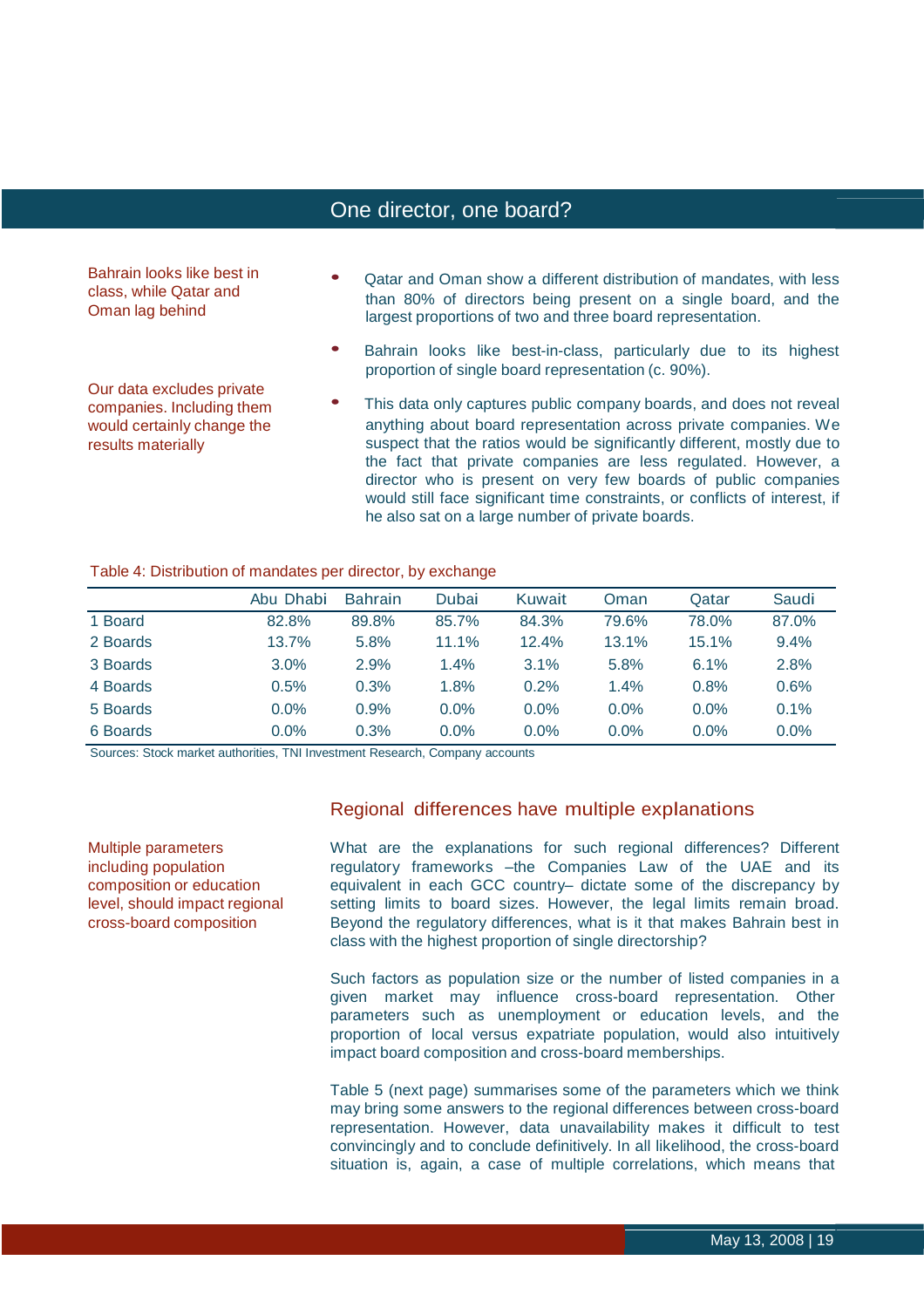## One director, one board?

multiple parameters and their interaction should determine high/low rates of cross-board representation.

|                                | Abu<br>Dhabi        | <b>Bahrain</b> | Dubai             | Kuwait | Oman   | Qatar  | Saudi   |
|--------------------------------|---------------------|----------------|-------------------|--------|--------|--------|---------|
| Directors sitting on one board | 82.8%               | 89.8%          | 85.7%             | 84.3%  | 79.6%  | 78.0%  | 87.0%   |
| Average board size             | 7.7                 | 8.8            | 6.7               | 6.2    | 7.2    | 8.5    | 8.4     |
| Number of board positions      | 479                 | 402            | 259               | 1,101  | 905    | 322    | 786     |
| Number of directors            | 395                 | 342            | 217               | 923    | 701    | 245    | 670     |
| Number of listed companies     | 62                  | 46             | 39                | 177    | 128    | 38     | 94      |
| Average market cap (\$m)       | 1,92                | 815            | 2,390             | 1,010  | 145    | 2,413  | 4,156   |
| Population 2007(m)             | 1.4 <sup>1</sup>    | 0.8            | 1.4 <sup>1</sup>  | 3.4    | 2.7    | 0.9    | 24.3    |
| Labour force 2007 (m)          | n/a                 | 0.4            | n/a               | 2.1    | n/a    | 0.6    | 6.6     |
| Nominal GDP 2007(\$bn)         | 97.92               | 22.0           | 46.0 <sup>2</sup> | 116.0  | 45.1   | 39.1   | 365.9   |
| GDP per capita 2007 (\$)       | 68,462              | 24,220         | 33,358            | 32,450 | 14,610 | 67,710 | 15,330  |
| Real GDP growth 2007 (%)       | $7.5%$ <sup>3</sup> | 6.7            | 7.5%3             | 5.8    | 5.3    | 7.8    | 3.5     |
| Square mileage km ('000)       | 67.3                | 0.6            | 4.1               | 17.8   | 212.5  | 11.0   | 1,960.6 |
| Economic freedom index         | 62.8                | 72.2           | 62.8              | 68.3   | 67.4   | 62.2   | 62.8    |
| Corruption perception index    | 5.7                 | 5.0            | 5.7               | 4.3    | 4.7    | 6.0    | 3.4     |

#### Table 5: Additional data which might explain regional differences in cross-board representation

Sources: Stock market authorities, TNI Investment Research, Company accounts, Reuters, EIU, Geographica World Atlas (2004), Heritage Foundation, Transparency International

#### Notes:

1/ Population is for the UAE – info not available by emirate

2/ Source: IMF, 2006

3/ Real GDP growth is for the UAE – info not available by emirate

Labour force for Abu Dhabi and Dubai not available – the UAE's labour force is 3.065

Economic Freedom and Corruption Perception Index values for Abu Dhabi and Dubai are UAE score – info not available by emirate 2007 Economic data is provided by EIU – numbers are estimates and not actual numbers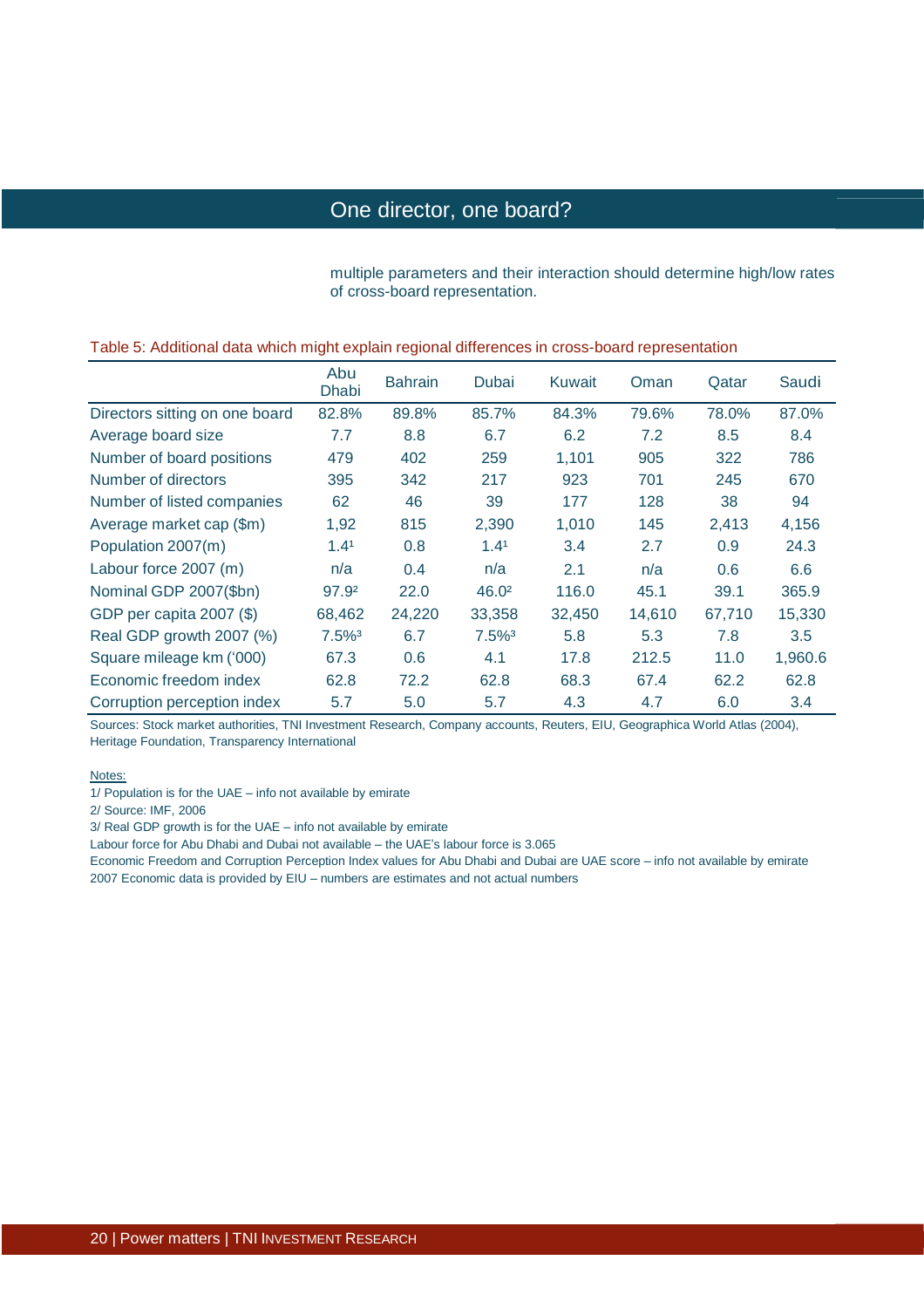| <b>Families with most directors</b><br>on company boards are the<br>most economically influent | Directors are understood to be the most powerful and influential<br>individuals in a company hierarchy. In the context of the Gulf region,<br>where the family has been at the core of political and economic influence,<br>families with most board representation can be thought of as controlling<br>the economy. We define the family in the broadest sense of the term, as<br>being formed by the body of all individuals bearing the same surname.                                                                                     |
|------------------------------------------------------------------------------------------------|----------------------------------------------------------------------------------------------------------------------------------------------------------------------------------------------------------------------------------------------------------------------------------------------------------------------------------------------------------------------------------------------------------------------------------------------------------------------------------------------------------------------------------------------|
| We define 'family' as being<br>the body of all individuals<br>with the same surname            | We have conducted our "power concentration" analysis by mapping<br>family board presence across all GCC countries - Counting 4,254<br>individual board members and clustering them by family. We then<br>estimated the concentration of power in every country by assessing the<br>proportion of board seats held by the top families. Finally, we weighted<br>the results by market capitalisation.                                                                                                                                         |
| Individual power seems<br>fairly diluted in the region,<br>but family power is high            | The conclusion, in line with our initial assumption, is that power<br>concentration is very high in the GCC. This may seem to be in<br>contradiction with our earlier conclusion about the reasonable cross-<br>board memberships. However, while the previous part focused on power<br>concentration within the hands of single individuals, this one concentrates<br>on the power held by a small circle of individuals – represented by the<br>extended family. In short, individual power is fairly diluted but family<br>power is high. |
|                                                                                                | <b>Family business?</b>                                                                                                                                                                                                                                                                                                                                                                                                                                                                                                                      |
| 25-75% of companies have<br>at least 2 board members<br>from the same family                   | Our first exercise has been to count the number of companies in any<br>given jurisdiction with two or more board members belonging to the same<br>family. The result appears in the third column of Table 6 and is<br>staggering: across the GCC, between one-quarter and three-quarters of<br>all listed companies have at least two members from the same family.                                                                                                                                                                          |

| <b>Stock</b><br><b>Market</b> | Number of<br>companies | % co's with $\ge$<br>2 directors<br>from same<br>family <sup>1</sup> | # of board<br>seats held<br>by<br>same family | Max board<br>seats held<br>by same<br>family <sup>2</sup> | Avg board<br>seats held<br>by same<br>family $3$ | Corruption<br>index | Economic<br>freedom<br>index |
|-------------------------------|------------------------|----------------------------------------------------------------------|-----------------------------------------------|-----------------------------------------------------------|--------------------------------------------------|---------------------|------------------------------|
| Abu Dhabi                     | 62                     | 50.0%                                                                | 4                                             | 66.7%                                                     | 23.1%                                            | 5.7                 | 62.8                         |
| <b>Bahrain</b>                | 46                     | 41.3%                                                                | 6                                             | 66.7%                                                     | 18.9%                                            | 5.0                 | 72.2                         |
| Dubai                         | 39                     | 28.2%                                                                | 3                                             | 50.0%                                                     | 22.7%                                            | 5.7                 | 62.8                         |
| Kuwait                        | 177                    | 32.8%                                                                | 4                                             | 100.0%                                                    | 25.4%                                            | 4.3                 | 68.3                         |
| Oman                          | 128                    | 53.1%                                                                | 5                                             | 60.0%                                                     | 22.7%                                            | 4.7                 | 67.4                         |
| Qatar                         | 38                     | 76.3%                                                                |                                               | 70.0%                                                     | 30.0%                                            | 6.0                 | 62.2                         |
| Saudi                         | 94                     | 33.0%                                                                | 6                                             | 75.0%                                                     | 19.7%                                            | 3.4                 | 62.8                         |

#### Table 6: Multiple family members on the board of the same company, by exchange

Sources: Stock market authorities, TNI Investment Research, Company accounts, Transparency International, Heritage Foundation Notes:

1/ The % of all companies with 2 or more directors from the same family on the board

2/ This is the company, in that market, with the highest % of board seats held by members of the same family

3/ The average % of a company's board seats held by members of the same family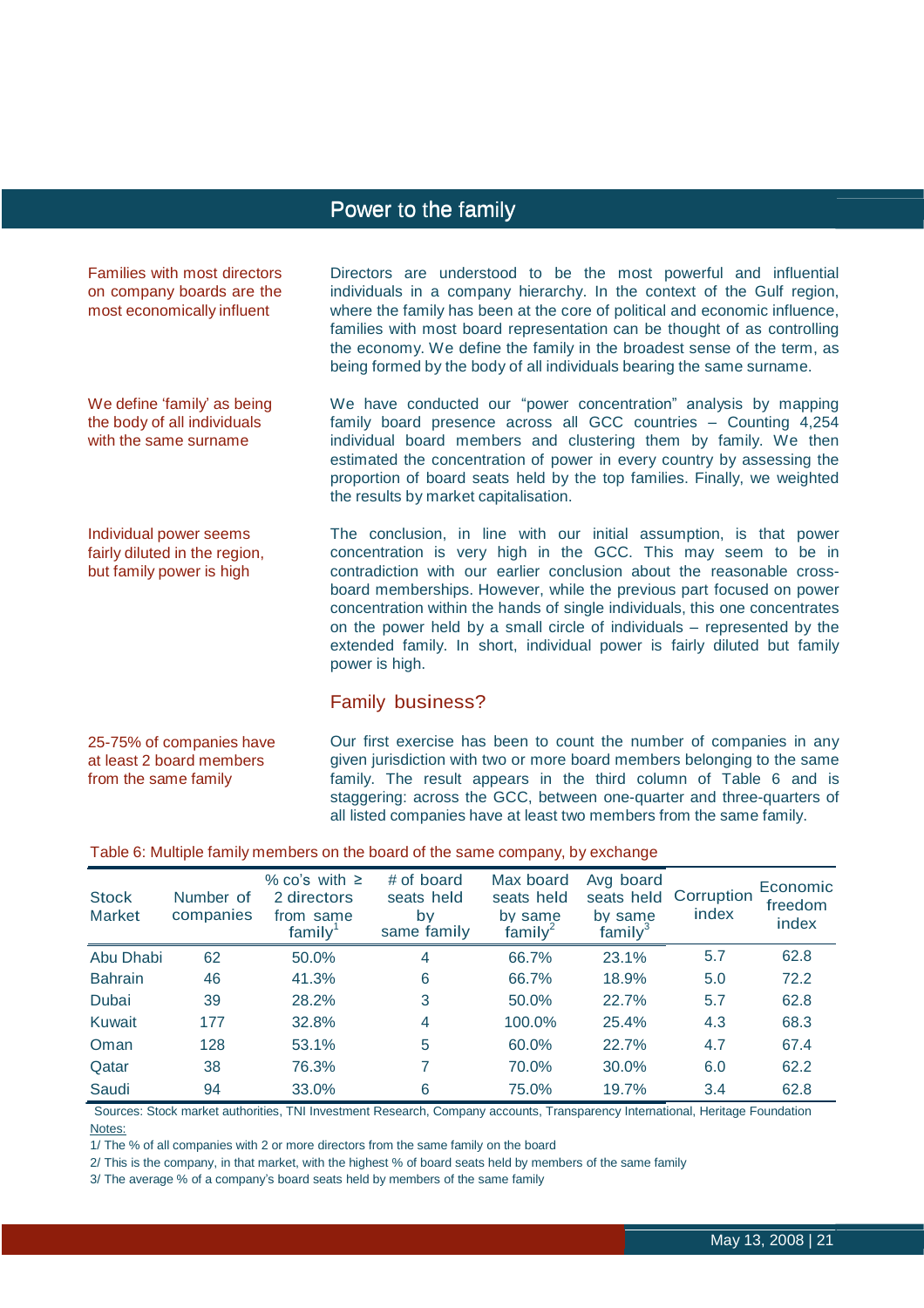| Some families own up to<br>100% of a board                                         | Our next exercise was to look at the maximum proportion of board seats<br>held by a single family across geographies. In other words, how much<br>maximum board representation do families have in the GCC? Again, the<br>results are quite telling, and they appear in the fifth column of Table 6: In<br>Kuwait, a single family can "own" up to 100% of a board. In Saudi, this<br>proportion goes down to 75% but remains incredibly high. Dubai appears<br>to be the best citizen, where no one family holds more than 50% of a<br>company board. |
|------------------------------------------------------------------------------------|--------------------------------------------------------------------------------------------------------------------------------------------------------------------------------------------------------------------------------------------------------------------------------------------------------------------------------------------------------------------------------------------------------------------------------------------------------------------------------------------------------------------------------------------------------|
| On average, 19% to 30% of<br>board seats belong to a<br>single family              | One last, essential statistic to gauge the extent of family business was to<br>look at the average family board presence. Here too, the result is<br>unambiguous: GCC families hold on average between 19% and 30% of<br>company board seats (column 6, Table 6).                                                                                                                                                                                                                                                                                      |
|                                                                                    | It is no secret that the economic landscape in the GCC is controlled by<br>families. It is enlightening to realize numerically the extent of such<br>domination. It is equally interesting to note the depth of information<br>contained in annual reports, which is only waiting to be compiled and<br>analyzed.                                                                                                                                                                                                                                      |
|                                                                                    | <b>Family rules!</b>                                                                                                                                                                                                                                                                                                                                                                                                                                                                                                                                   |
| The top 15 families in Qatar<br>control more than 50% of<br>public company boards! | Away from single companies, we looked at the concentration of power at<br>the level of each country. In order to do that, we have aggregated the<br>number of board seats of the top five, ten and fifteen families in each                                                                                                                                                                                                                                                                                                                            |

jurisdiction. The graph below shows that the five most represented families concentrate as little as 10% of total board seats in Saudi, and as much as 40% in Qatar. Going down to the top fifteen families, the corresponding proportions are 20% to more than 50%. In other words, the top 15 families in Qatar control more than half the listed companies! These results are un-weighted by market capitalisation.



Chart 7: Concentration of family influence - Proportion of total board seats held by most influential families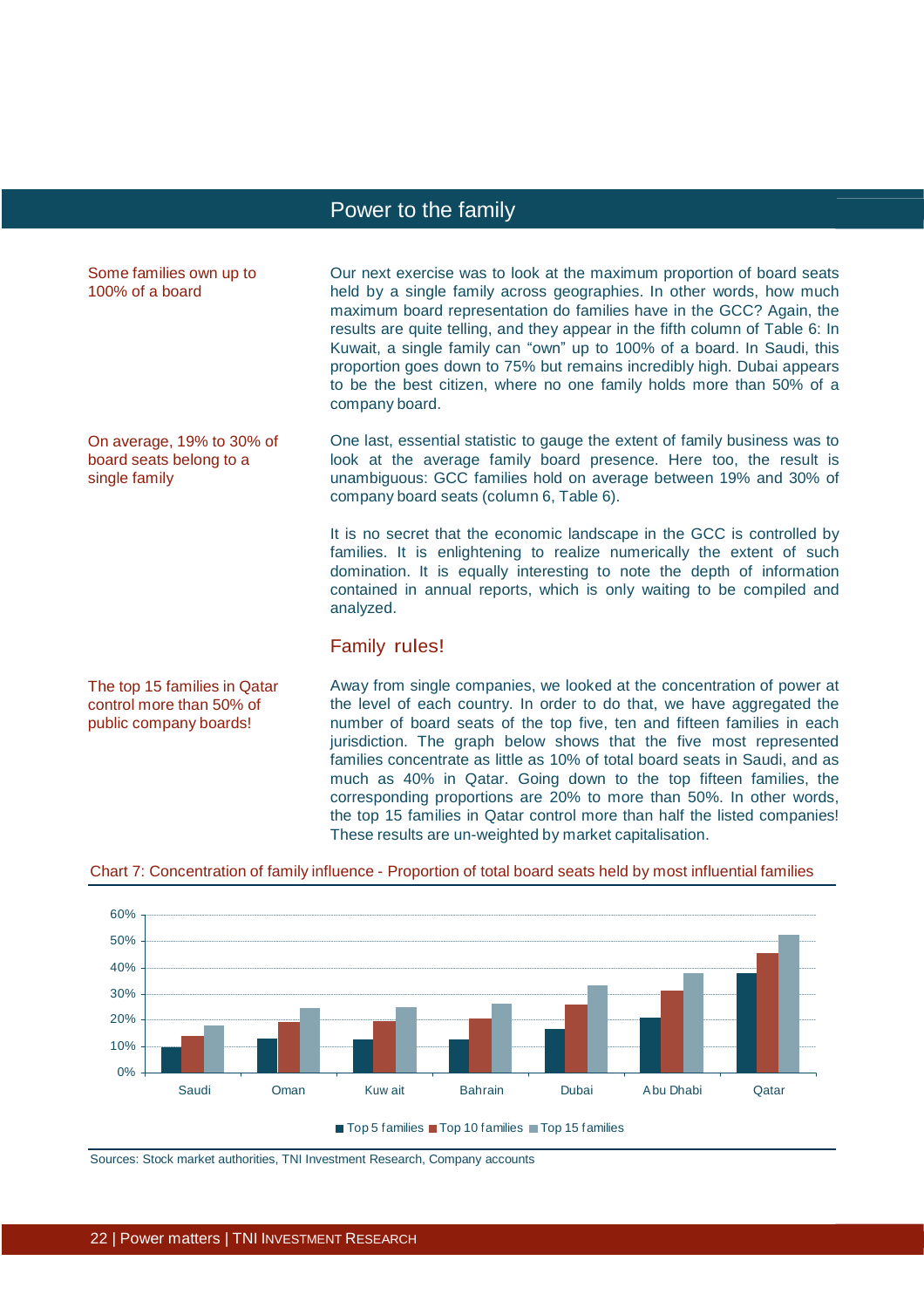#### Prominent families: now you see them, now you don't

What about the representation on public company boards of the prominent families, which are usually associated with the leadership of a country or Emirate? Our first attempt was deceiving: as we aggregated the numbers, such prominent families appeared relatively absent. In Abu Dhabi, the Nahyan family owned only 1.3% of board seats, while the Saud family of KSA controlled a mere 0.6%. This was our first surprise.

#### Table 7: Board positions held by prominent families, by exchange

| Exchange       | Ruling family  | Number of<br>board seats | % of total |
|----------------|----------------|--------------------------|------------|
| Abu Dhabi      | Nahyan         | 6                        | 1.3%       |
| <b>Bahrain</b> | Khalifa        | 9                        | 2.2%       |
| Dubai          | <b>Maktoum</b> | 4                        | 1.5%       |
| <b>Kuwait</b>  | Sabah          | 45                       | 4.1%       |
| Oman           | Bu' Saidi      | 15                       | 1.5%       |
| Qatar          | Thani          | 78                       | 24.2%      |
| Saudi          | Saud           | 5                        | 0.6%       |

Sources: Stock market authorities, TNI Investment Research, Company accounts

Second surprise: the contrarian Thani family controls nearly all boards

First surprise: prominent families are absent from listed company boards

> The Thani family of Qatar stands out, in that it is very visible across the economy - Of the 38 Qatari-listed companies, 29 host a member of the Royal family at board level. In other words, the Qatari Royal family is present on the board of over 76% of all Qatari companies, and controls directly about one quarter of all board seats of listed companies. The contrarian presence of the Thani family was our second surprise.

## Chart 8: % of total board seats held by ruling families, by exchange

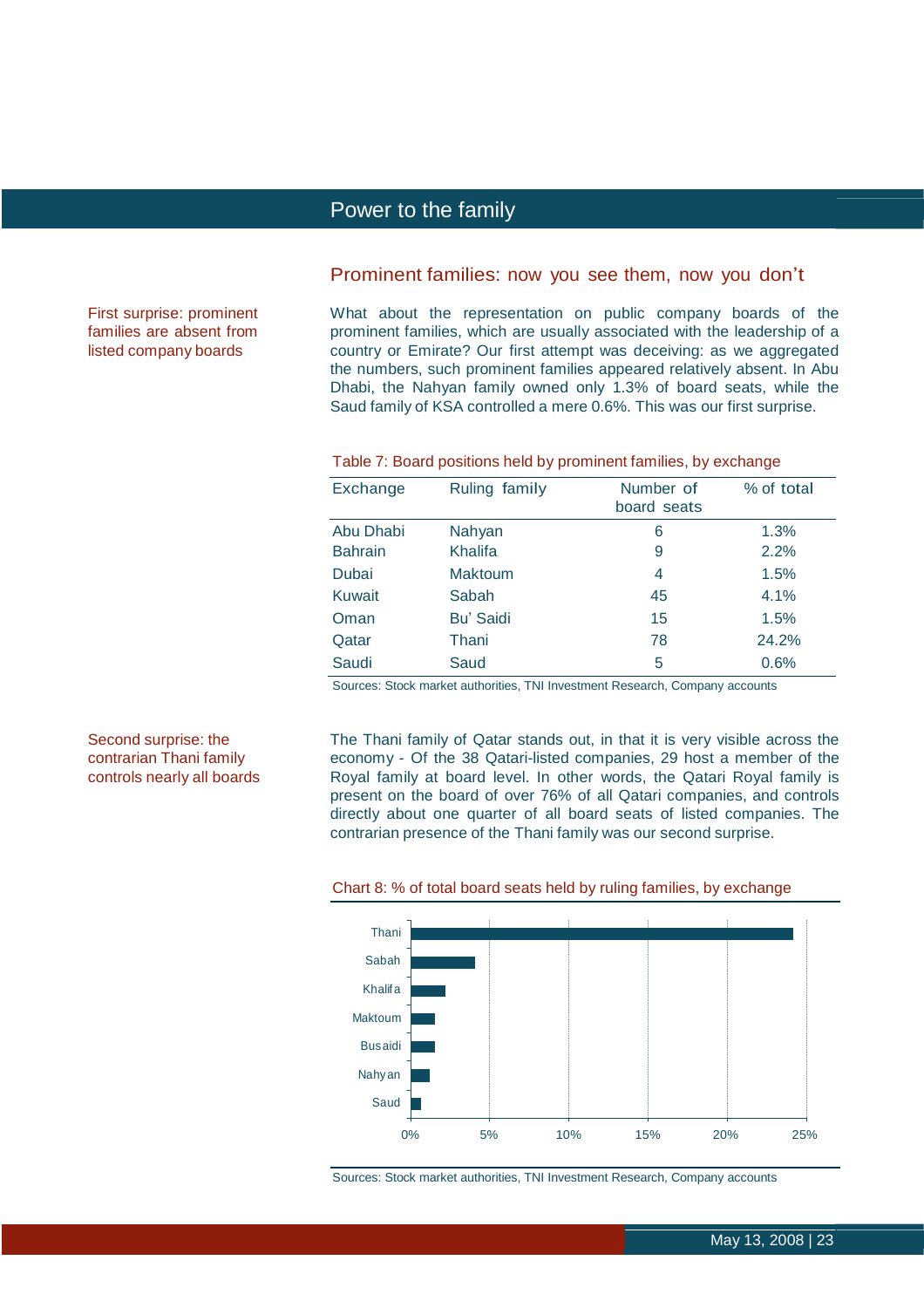Third surprise: Qassimi holds 3x more board seats than Nahyan and Maktoum combined

Then we stumbled upon yet another surprise: the Qassimi family of the UAE, otherwise known as the Royal family of smaller emirates Ras Al Khaimah and Sharjah, concentrates 7.9% of all board seats in the UAE – This is nearly three times more than Nahyan and Maktoum combined!

#### Table 8: UAE prominent family involvement

|                         | <b>ADSM</b>   |            |        | <b>DFM</b> | <b>UAETotal</b> |            |
|-------------------------|---------------|------------|--------|------------|-----------------|------------|
|                         | <b>Number</b> | % of total | Number | % of total | <b>Number</b>   | % of total |
| Nahyan (Abu Dhabi)      | 6             | 1.3%       | 2      | 0.8%       | 8               | 1.1%       |
| Nuaimi (Ajman)          | 3             | 0.6%       |        | $0.0\%$    | 3               | 0.4%       |
| Sharqi (Fujairah)       | 2             | $0.4\%$    | 0      | 0.0%       | 2               | 0.3%       |
| Maktoum (Dubai)         | 0             | $0.0\%$    | 4      | 1.5%       | 4               | 0.5%       |
| Qassimi (RAK & Sharjah) | 38            | 7.9%       | 4      | 1.5%       | 42              | 5.7%       |
| Mualla (Um Al Qaiwain)  | 6             | 1.3%       | 0      | $0.0\%$    | 6               | 0.8%       |

Sources: Stock market authorities, TNI Investment Research, Company accounts

These surprises called for more inspection. In particular, our first family ranking published last year was put in doubt by some directors. They rightfully claimed that our results were equally-weighted, and consequently unrepresentative. After all, was it possible that the Qassimis held more corporate board power than the Nahyans?

#### Weighting the results by market capitalisation

More surprises when we weight the results by market capitalisation…

We took the argument at heart and spent significant time calculating a revised version of the above classification, this time weighting all results by the corresponding market capitalisations. We split the market capitalisation of every GCC company in this survey by the number of seats contained on its board. We then allocated the resulting market capitalisation fraction to each board member. The assumption is that each board member "controls" an equal fraction of the market capitalisation of the company.

Of course this assumption will be challenged by some –certainly by Chairmen, who might claim more control than other board members– but this is the only practical way we have found so far. The resulting classification is presented below, and unveils more surprises…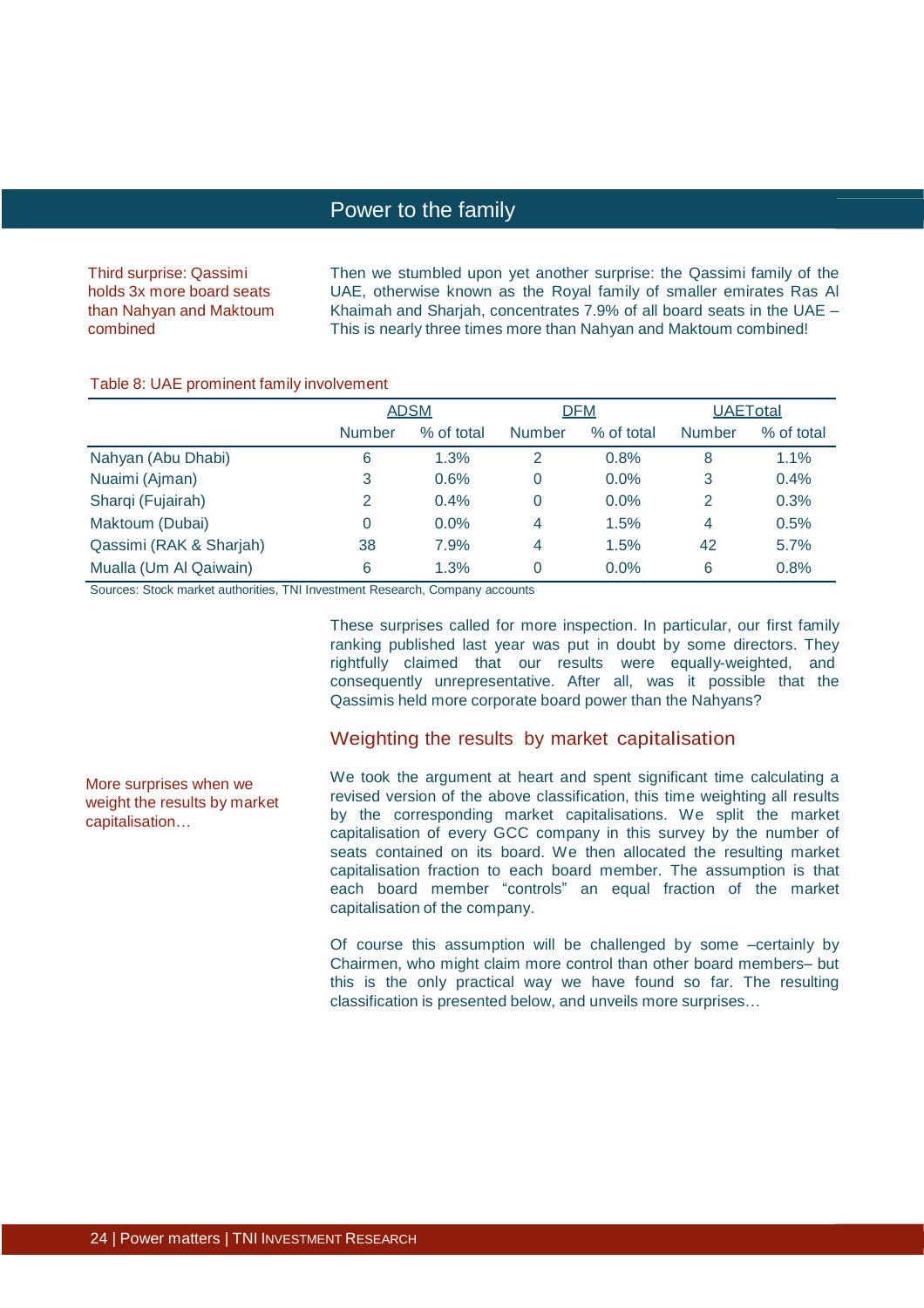#### Table 9: GCC prominent family involvement weighted by market cap

| Exchange       | <b>Prominent family</b> | % of total |
|----------------|-------------------------|------------|
| Abu Dhabi      | Nahyan                  | 3.0%       |
| <b>Bahrain</b> | Khalifa                 | 4.2%       |
| Dubai          | <b>Maktoum</b>          | 0.2%       |
| Kuwait         | Sabah                   | 4.6%       |
| Oman           | <b>Bu'Saidi</b>         | 1.0%       |
| Qatar          | Thani                   | 17.5%      |
| Saudi          | Saud                    | 4.2%       |

Sources: Stock market authorities, TNI Investment Research, Company accounts

The first look shows a significant difference between the weighted and un-weighted results across the GCC. On average, the weighted prominent-family involvement is twice as large as the un-weighted. Also, the general ranking of markets by this criterion remains similar whether we look at the weighted or un-weighted results: Qatar, Kuwait and Bahrain continue to top the rankings while Oman, Abu Dhabi and Dubai remain in the bottom positions.





Sources: Stock market authorities, TNI Investment Research, Company accounts

Looking specifically at the UAE and after weighting the results by market capitalisation, we find that:

- The Qassimi family is still the ruling family with the highest weighted board representation, ahead of the Nahyan family;
- The Qassimi family has board representation across both the Abu Dhabi and Dubai exchanges, and so does the Nahyan family;
- The Maktoum family is only represented in Dubai, and has the smallest proportion of board presence of any of the UAE prominent families.

Weighted prominent-family involvement is twice as large as un-weighted, and the GCC ranking is similar

The distribution of prominent-family power across seven emirates in the UAE is much differentiated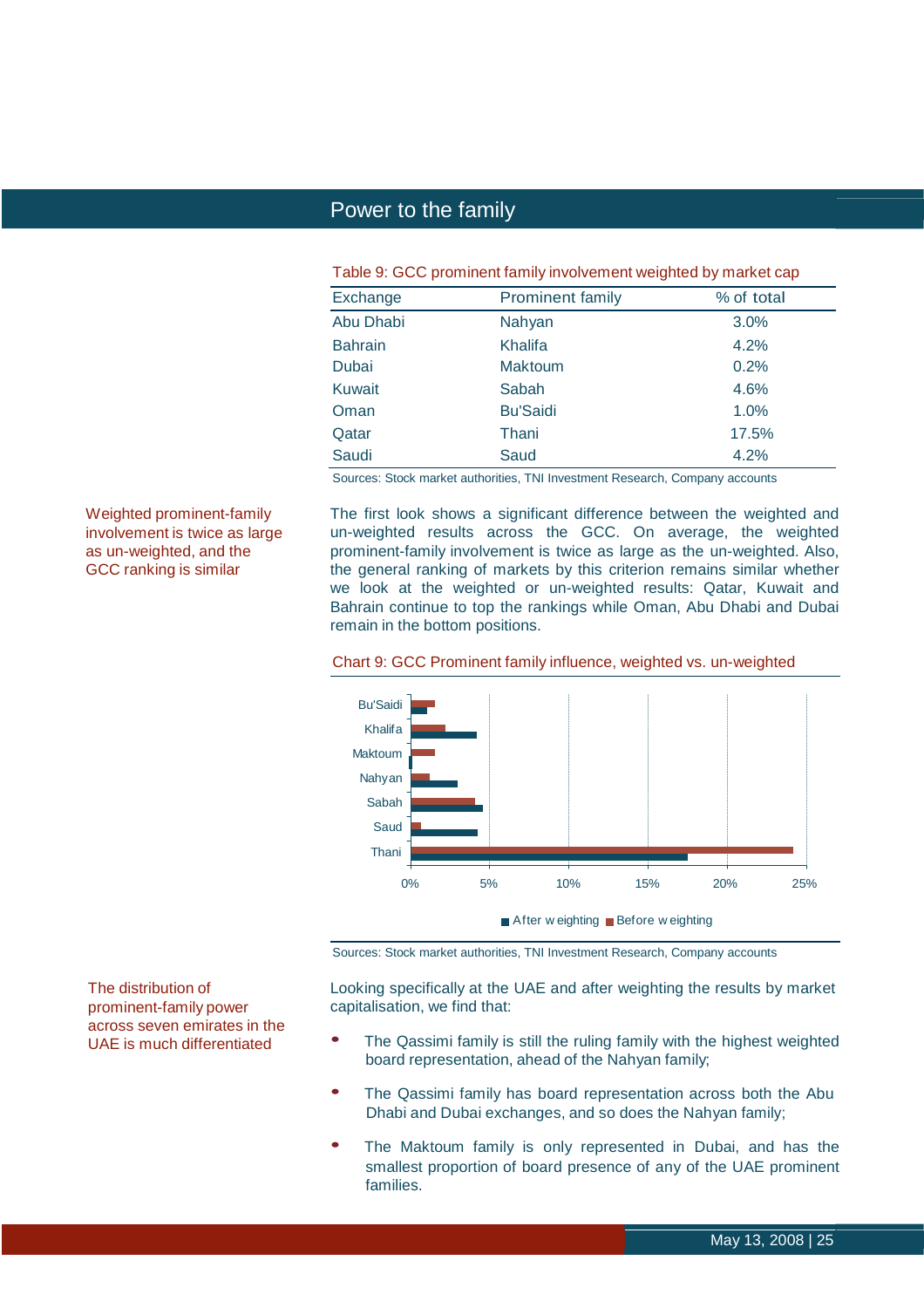#### Table 10: UAE prominent family involvement weighted by market cap

|                         | <b>ADSM</b> | <b>DFM</b> | Total |
|-------------------------|-------------|------------|-------|
| Nahyan (Abu Dhabi)      | 3.0%        | 0.5%       | 1.9%  |
| Nuaimi (Ajman)          | 0.8%        | 0.0%       | 0.4%  |
| Sharqi (Fujairah)       | 0.1%        | $0.0\%$    | 0.1%  |
| Maktoum (Dubai)         | $0.0\%$     | 0.2%       | 0.1%  |
| Qassimi (RAK & Sharjah) | 3.7%        | 0.7%       | 2.4%  |
| Mualla (Um Al Qaiwain)  | 0.5%        | $0.0\%$    | 0.3%  |

Sources: Stock market authorities, TNI Investment Research, Company accounts

#### Chart 10: Ruling family influence, weighted vs. un-weighted, split by UAE emirate

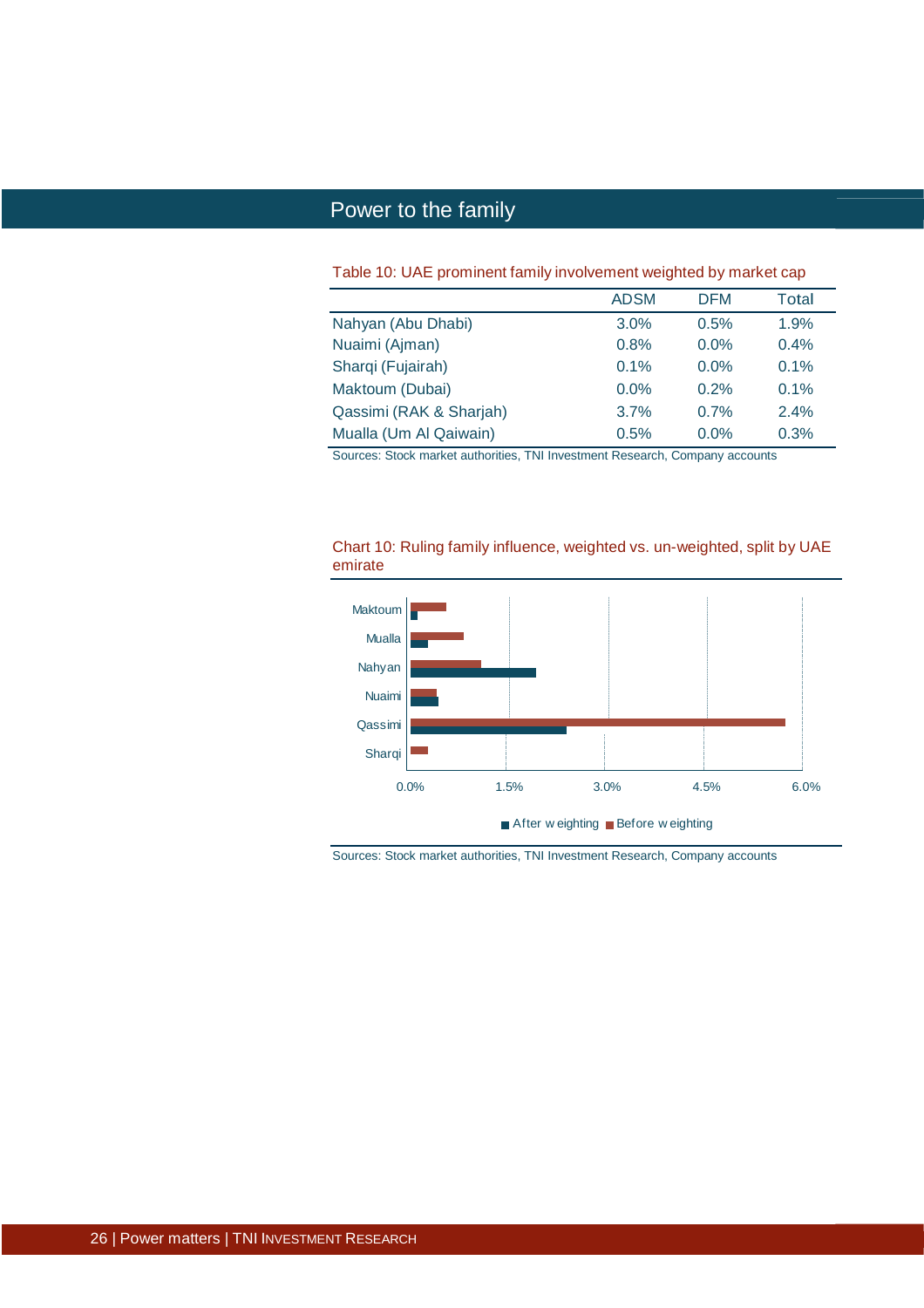We dedicate this final part to presenting the list of most powerful families in each of the seven markets under study. We define a family as a collection of individuals from the same country with the same surname. As earlier, we define "power" as the economic influence derived from being represented on a listed company board.

Families with the largest number of seats will be ranked as the most powerful. The rankings are presented by market, in alphabetical order. For each market we start by presenting the un-weighted rankings, followed by the rankings weighted by market capitalisation. All market data for the calculation of the market capitalisations is dated February 25, 2008.

Continued on next page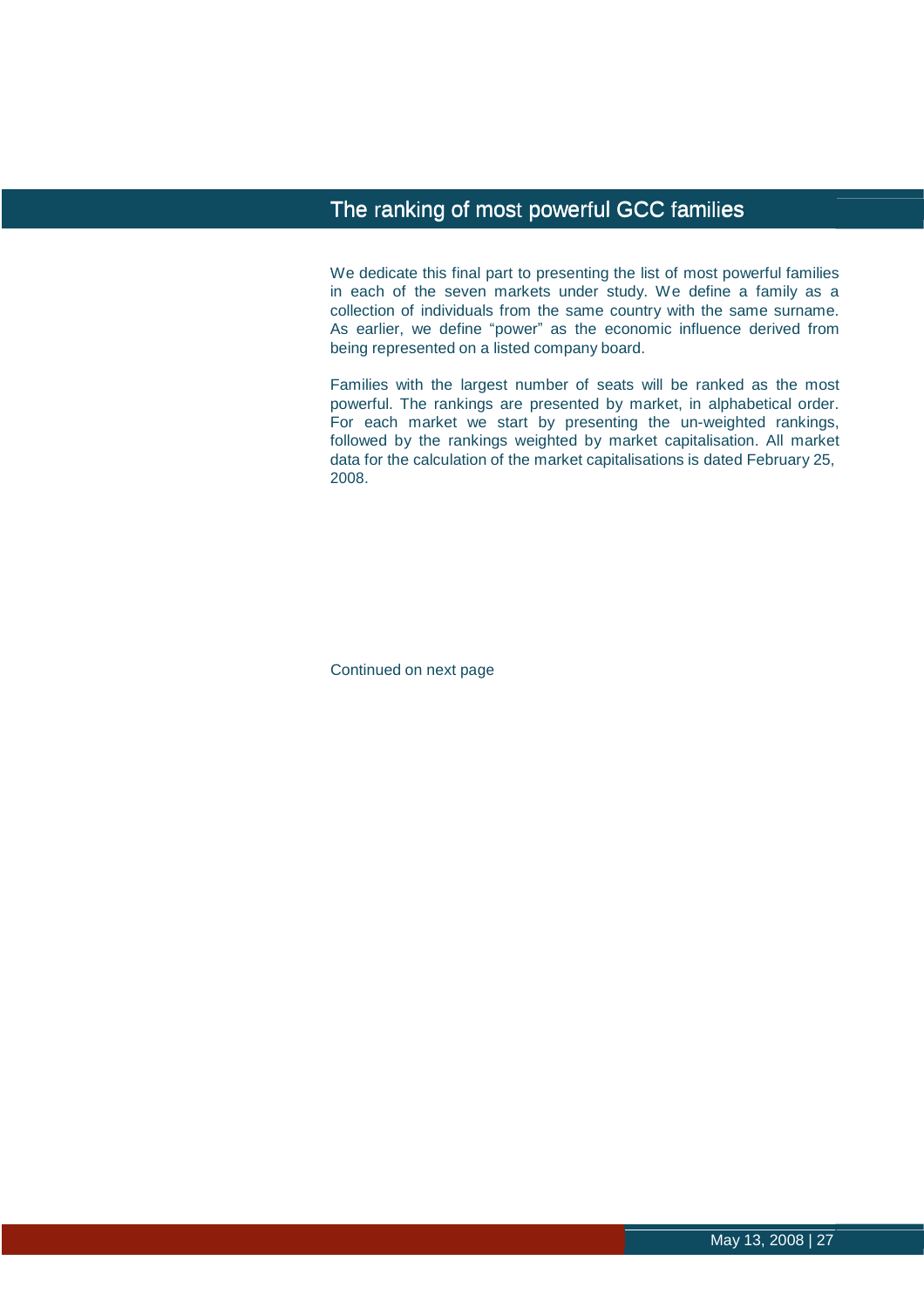## Abu Dhabi family ranking

Chart 11: Abu Dhabi – Top 10 families, un-weighted



Sources: Stock market authorities, TNI Investment Research, Company accounts

% values are the number of board seats held by one family as a % of total board seats of listed companies on that exchange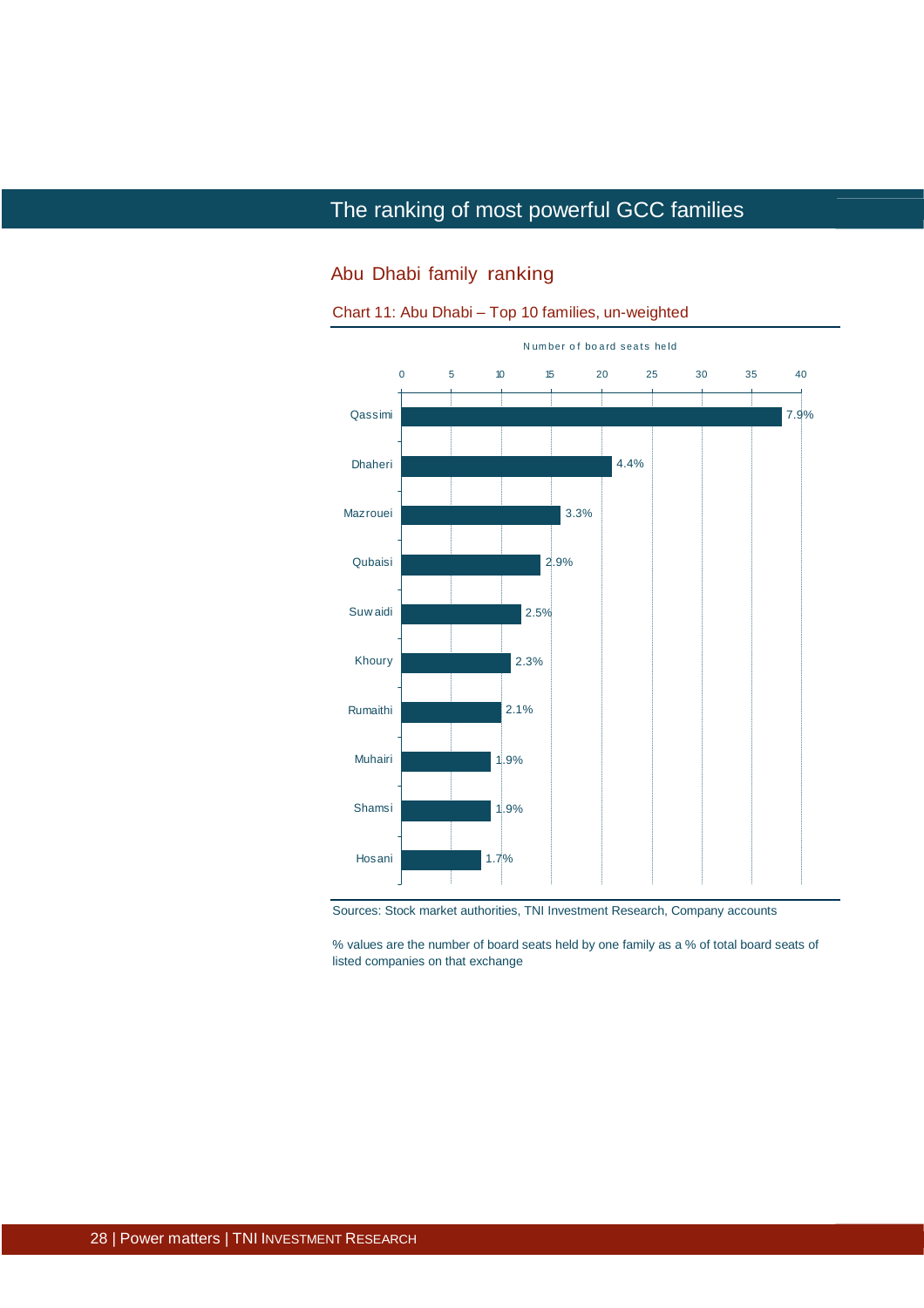

#### Chart 12: Abu Dhabi – Top 10 families, weighted by market value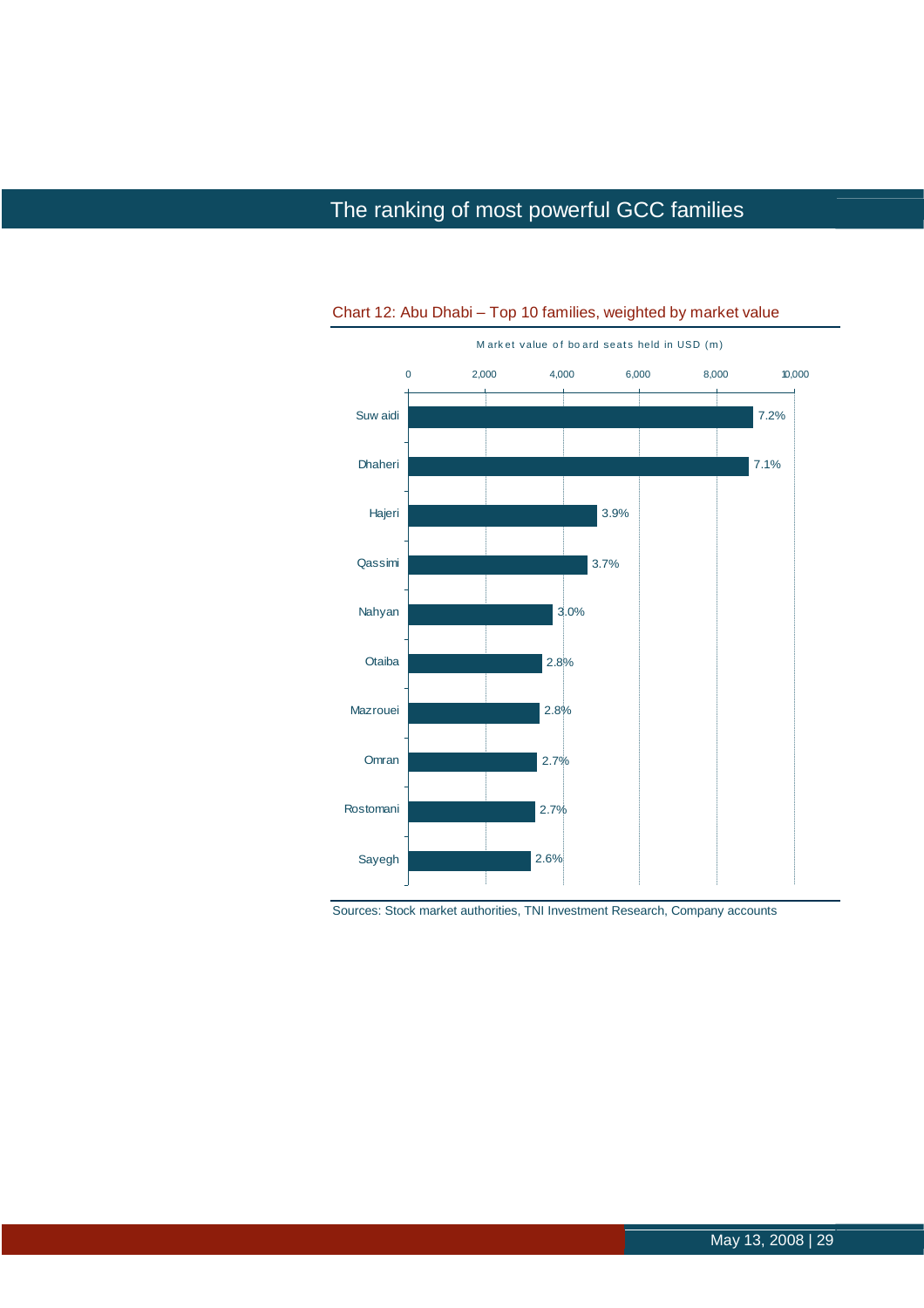### Bahrain family ranking

Chart 13: Bahrain – Top 10 families, un-weighted



Sources: Stock market authorities, TNI Investment Research, Company accounts

% values are the number of board seats held by one family as a % of total board seats of listed companies on that exchange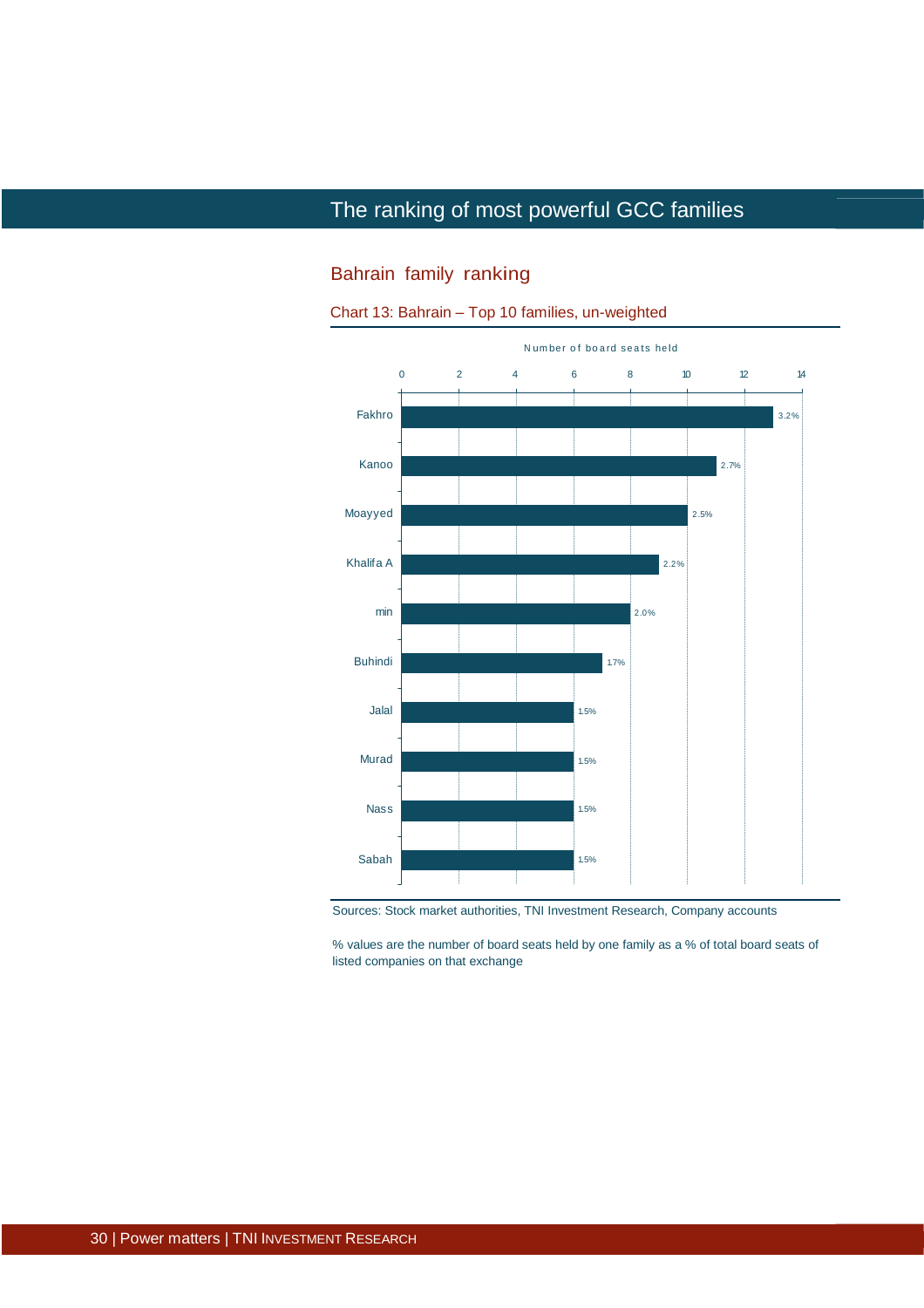

#### Chart 14: Bahrain – Top 10 families, weighted by market value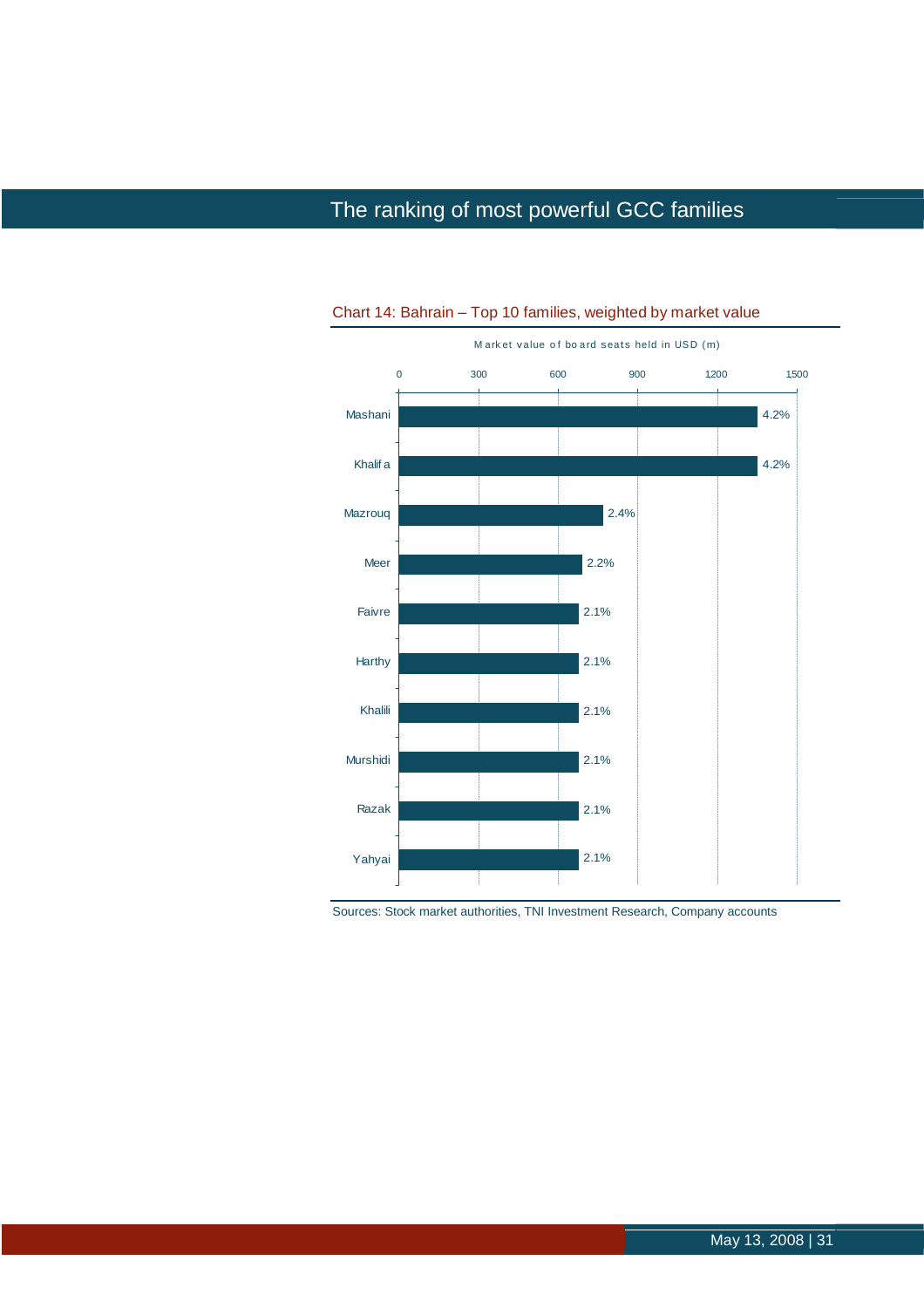## Dubai family ranking

Chart 15: Dubai - Top 10 families, un-weighted



Sources: Stock market authorities, TNI Investment Research, Company accounts

% values are the number of board seats held by one family as a % of total board seats of listed companies on that exchange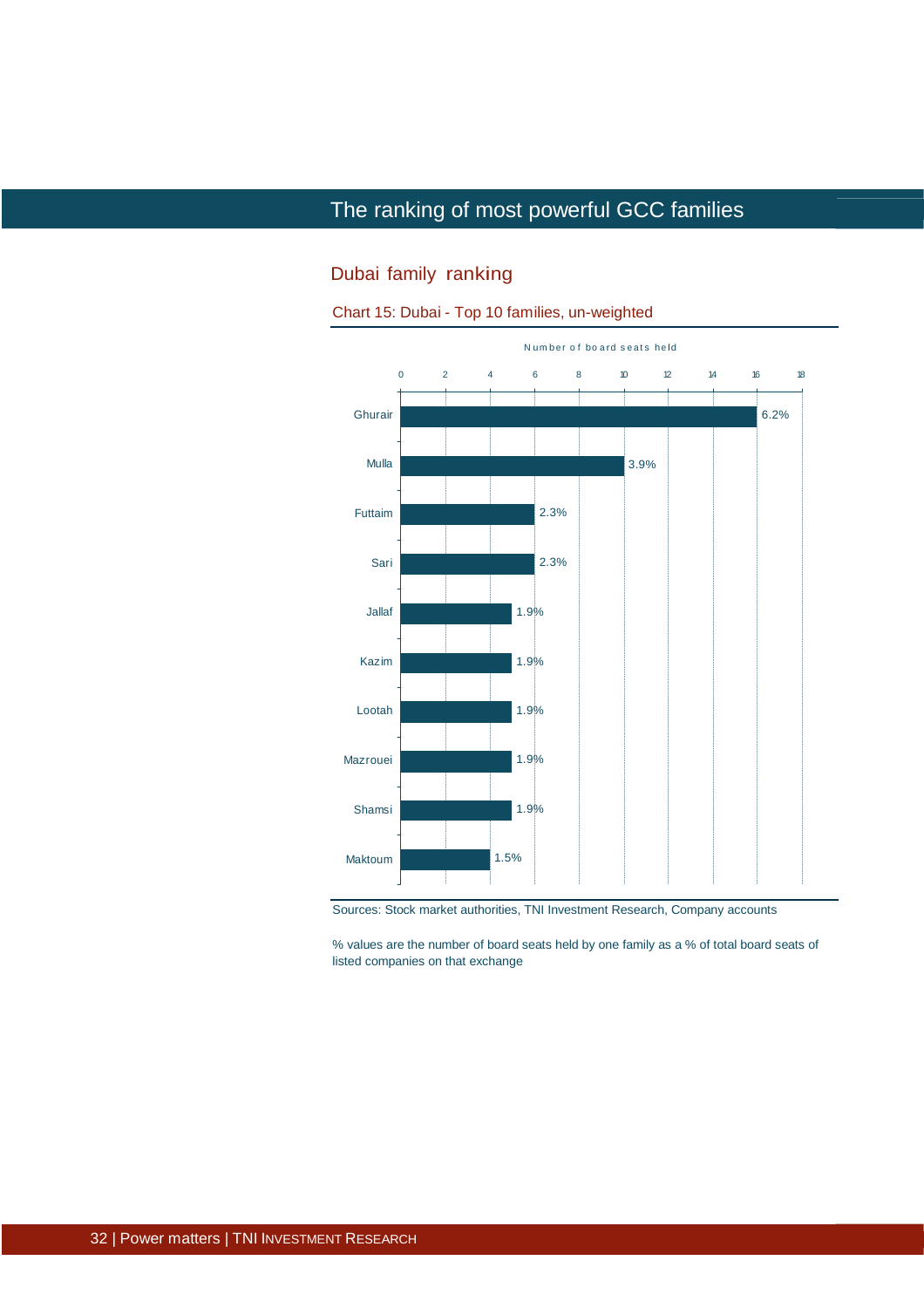

#### Chart 16: Dubai – Top 10 families, weighted by market value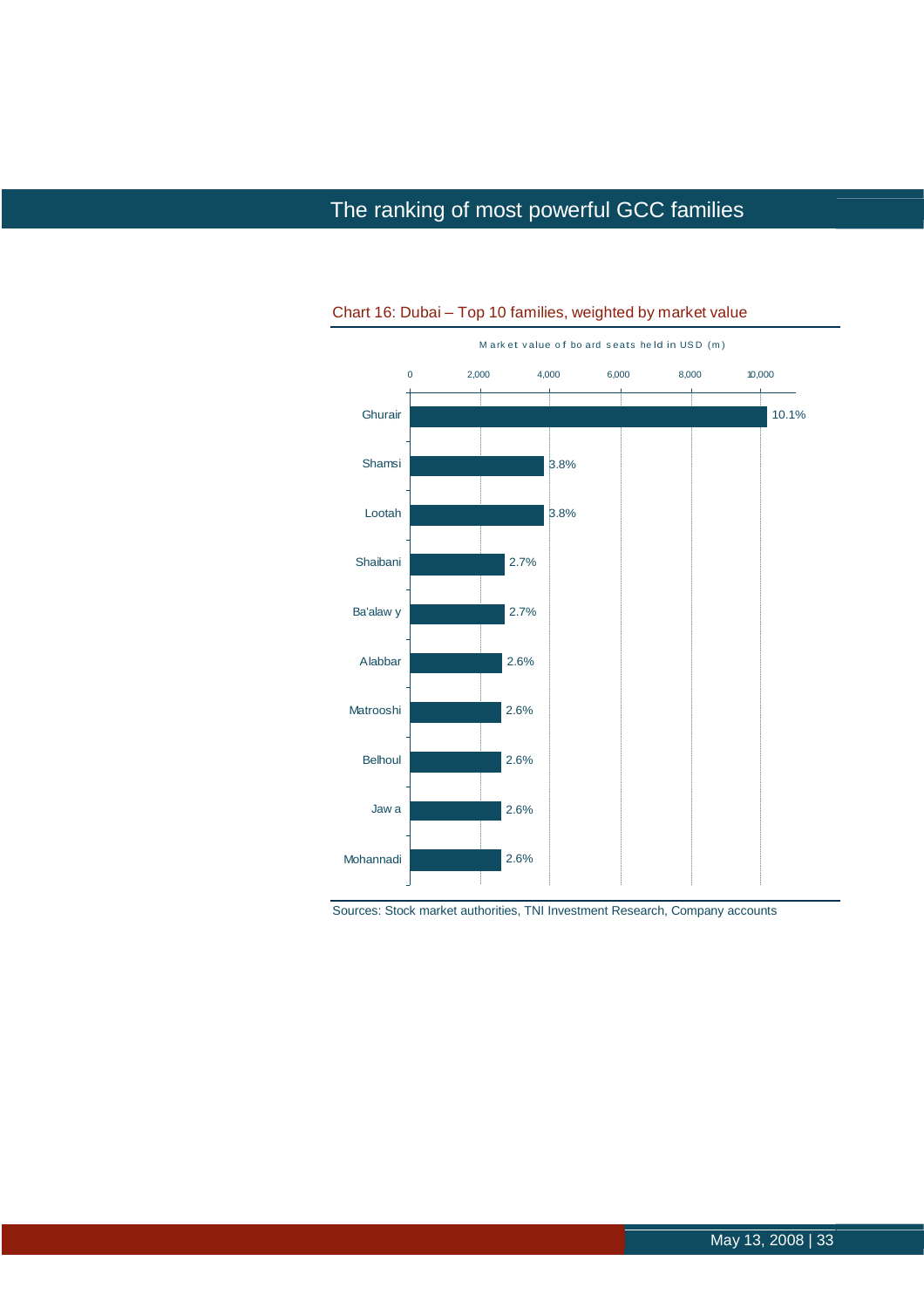### Kuwait family ranking

Chart 17: Kuwait - Top 10 families, un-weighted



Sources: Stock market authorities, TNI Investment Research, Company accounts

% values are the number of board seats held by one family as a % of total board seats of listed companies on that exchange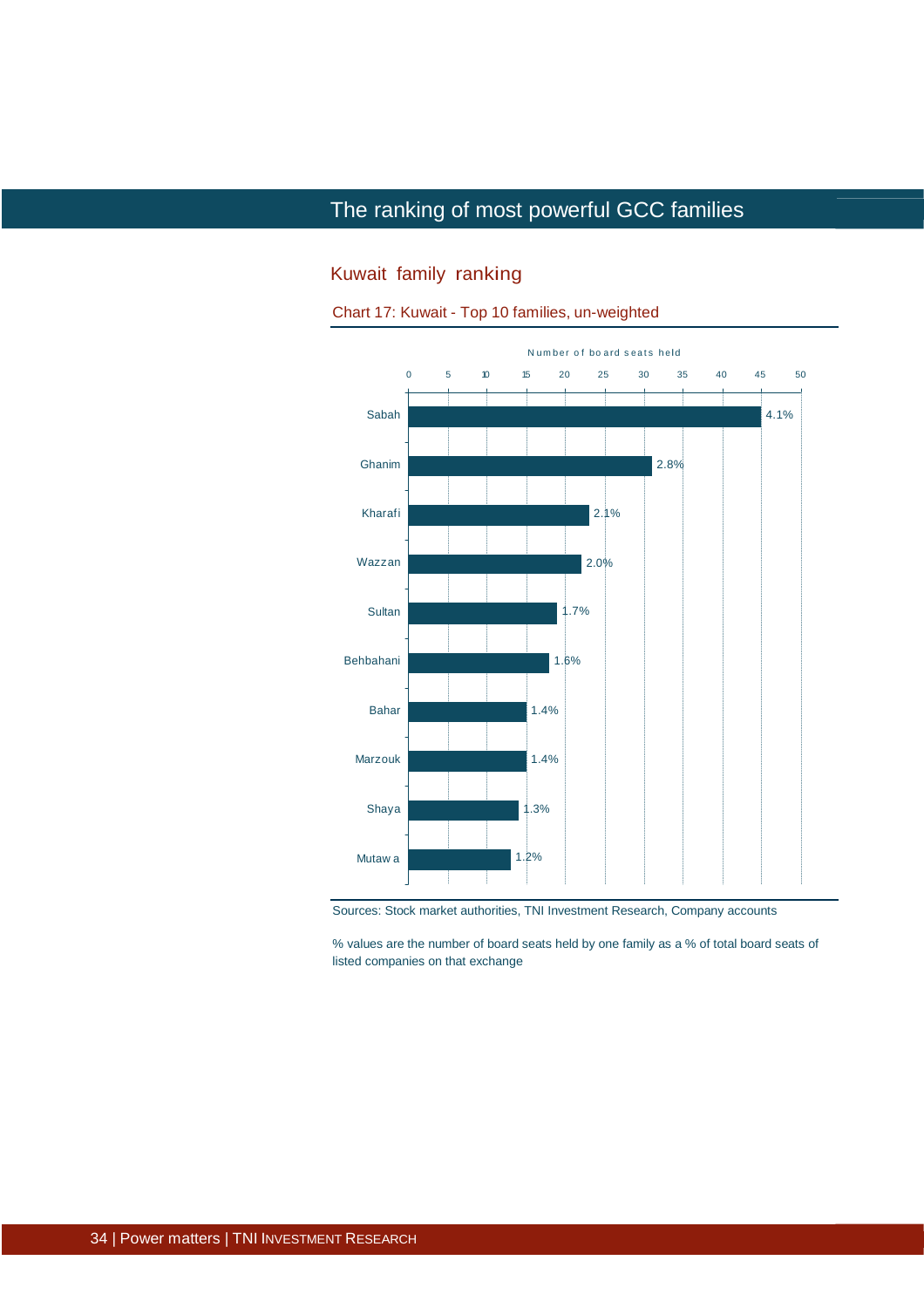

#### Chart 18: Kuwait – Top 10 families, weighted by market value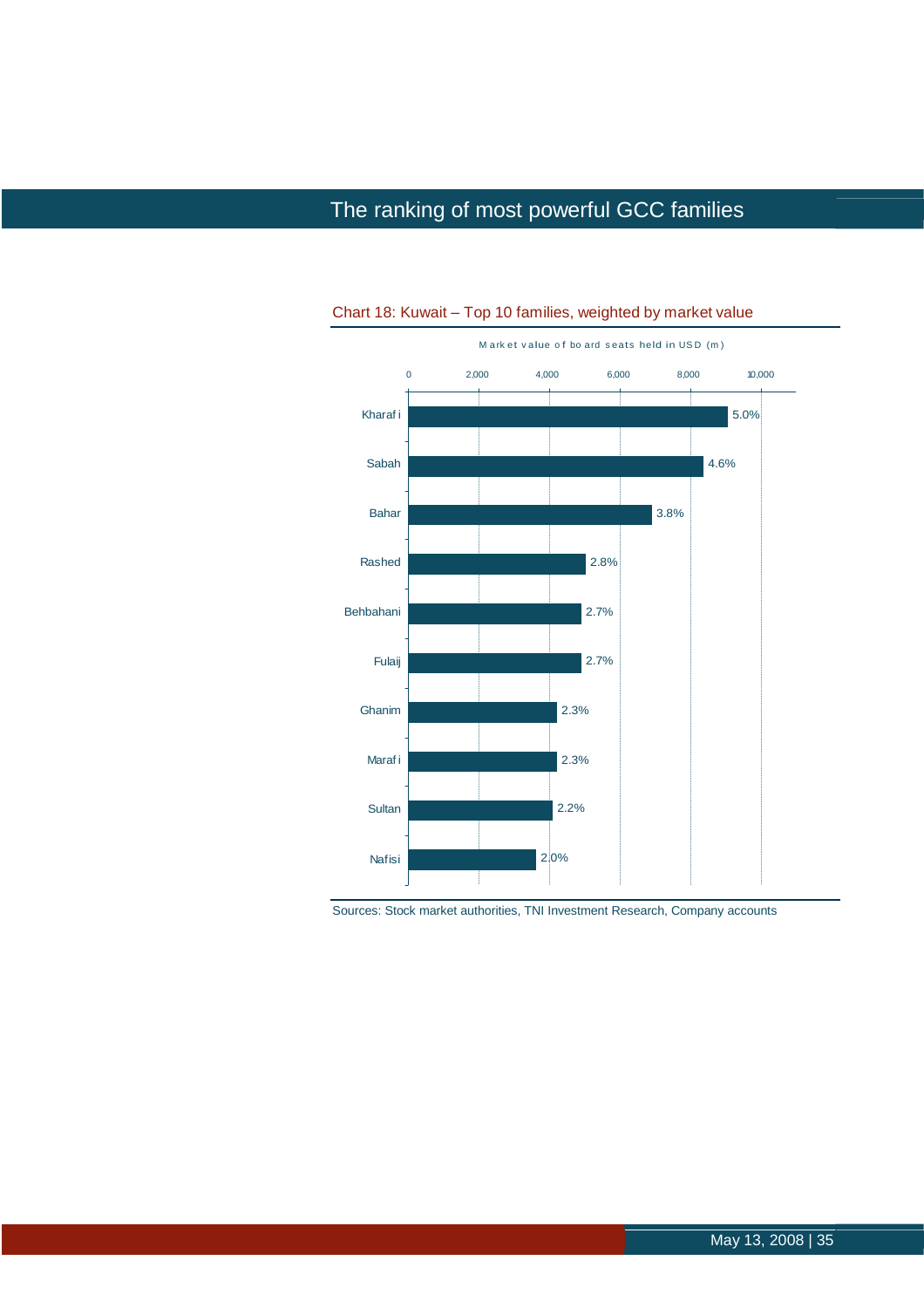### Oman family ranking

Chart 19: Oman - Top 10 families, un-weighted



Sources: Stock market authorities, TNI Investment Research, Company accounts

% values are the number of board seats held by one family as a % of total board seats of listed companies on that exchange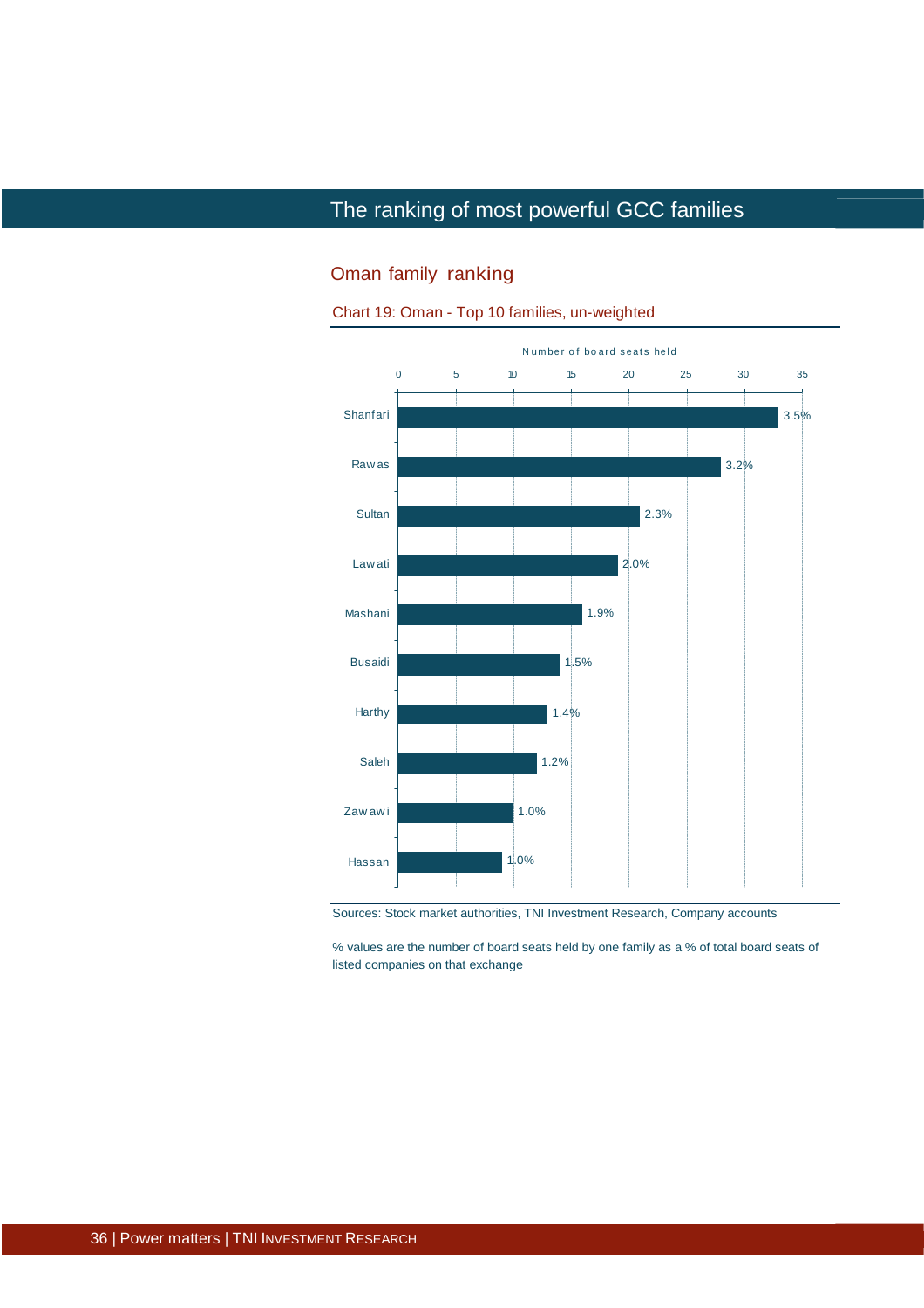

#### Chart 20: Oman – Top 10 families, weighted by market value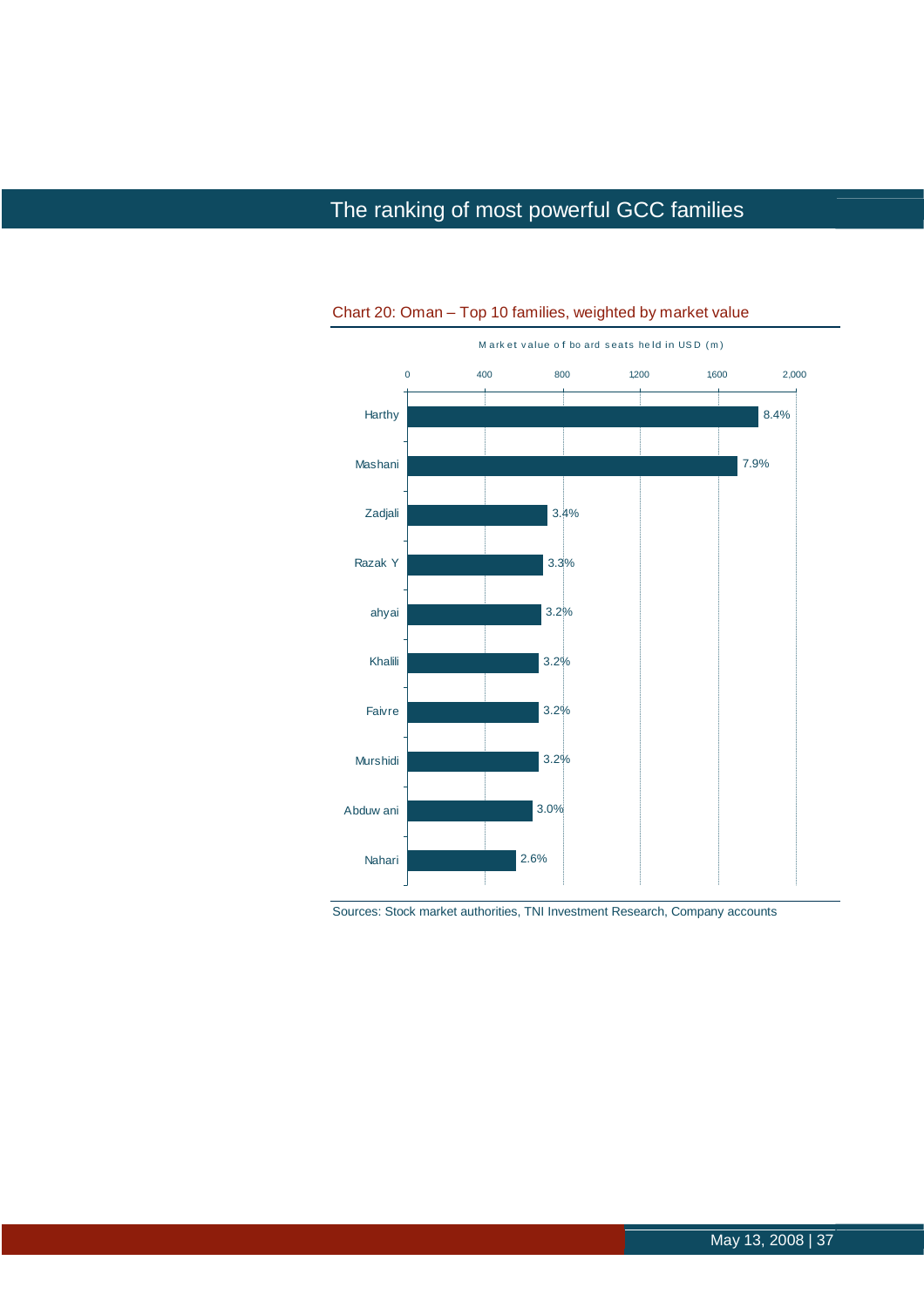### Qatar family ranking

Chart 21: Qatar - Top 10 families, un-weighted



Sources: Stock market authorities, TNI Investment Research, Company accounts

% values are the number of board seats held by one family as a % of total board seats of listed companies on that exchange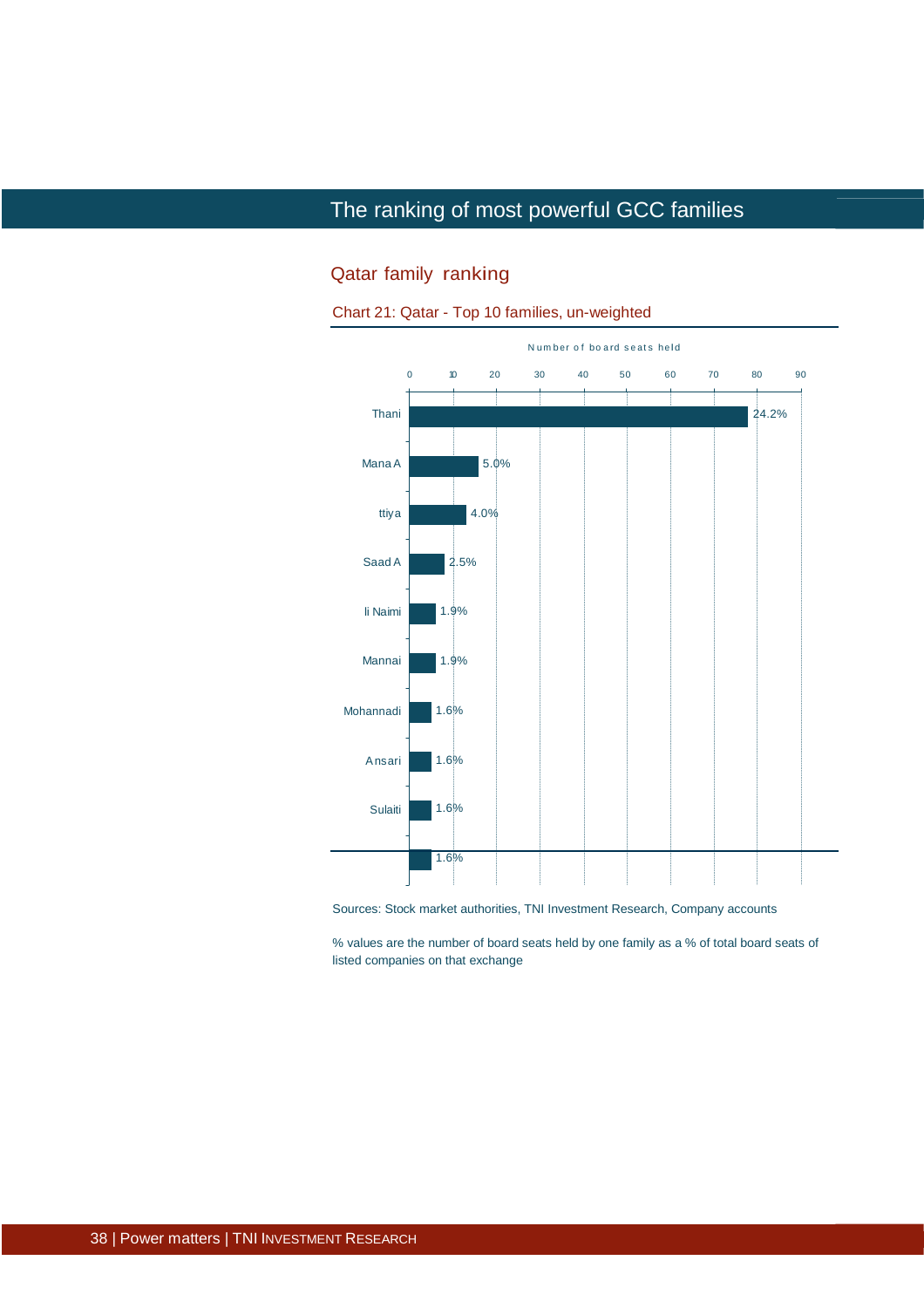

#### Chart 22: Qatar – Top 10 families, weighted by market value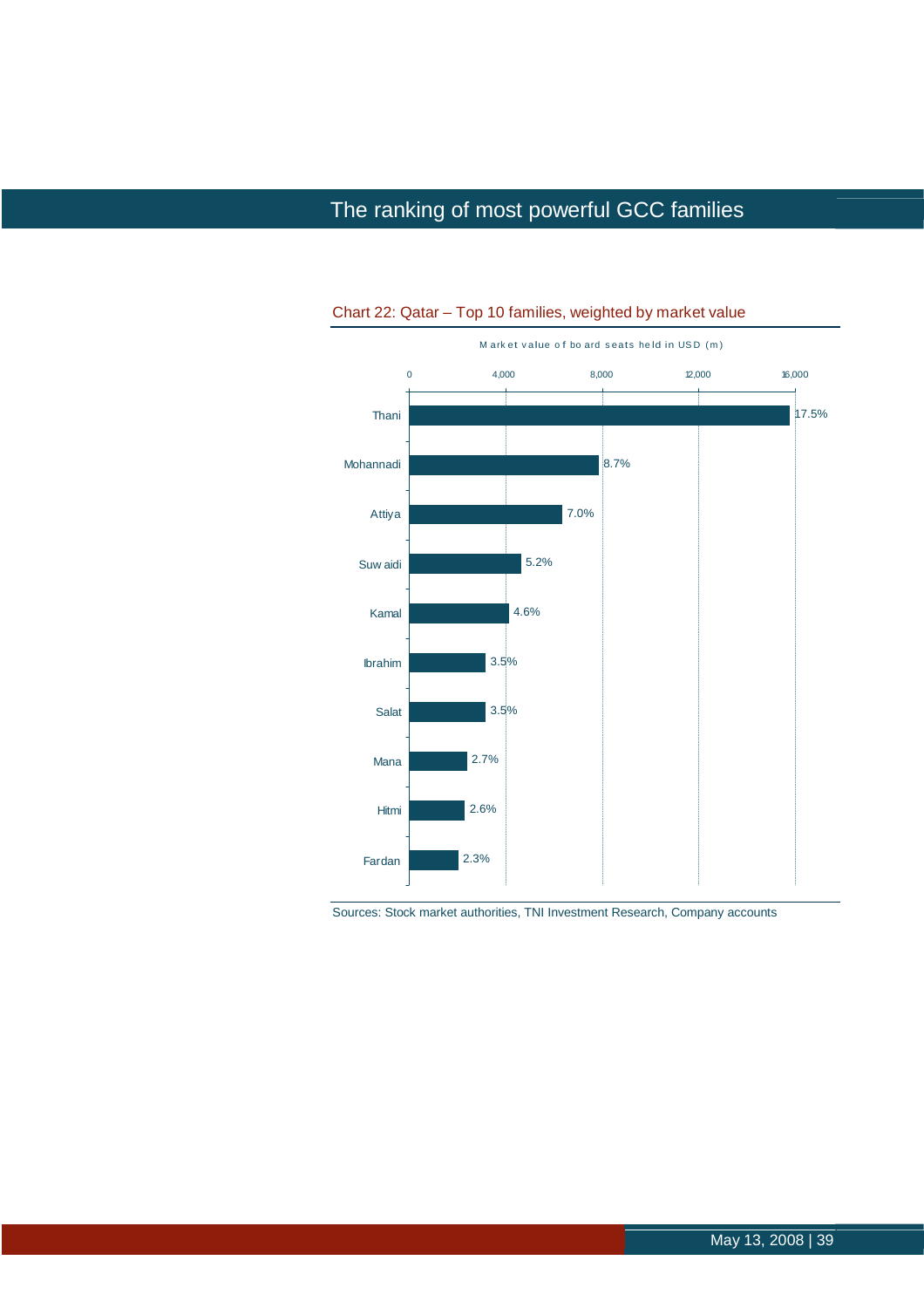### Saudi family ranking

Chart 23 Saudi - Top 10 families, un-weighted



Sources: Stock market authorities, TNI Investment Research, Company accounts

% values are the number of board seats held by one family as a % of total board seats of listed companies on that exchange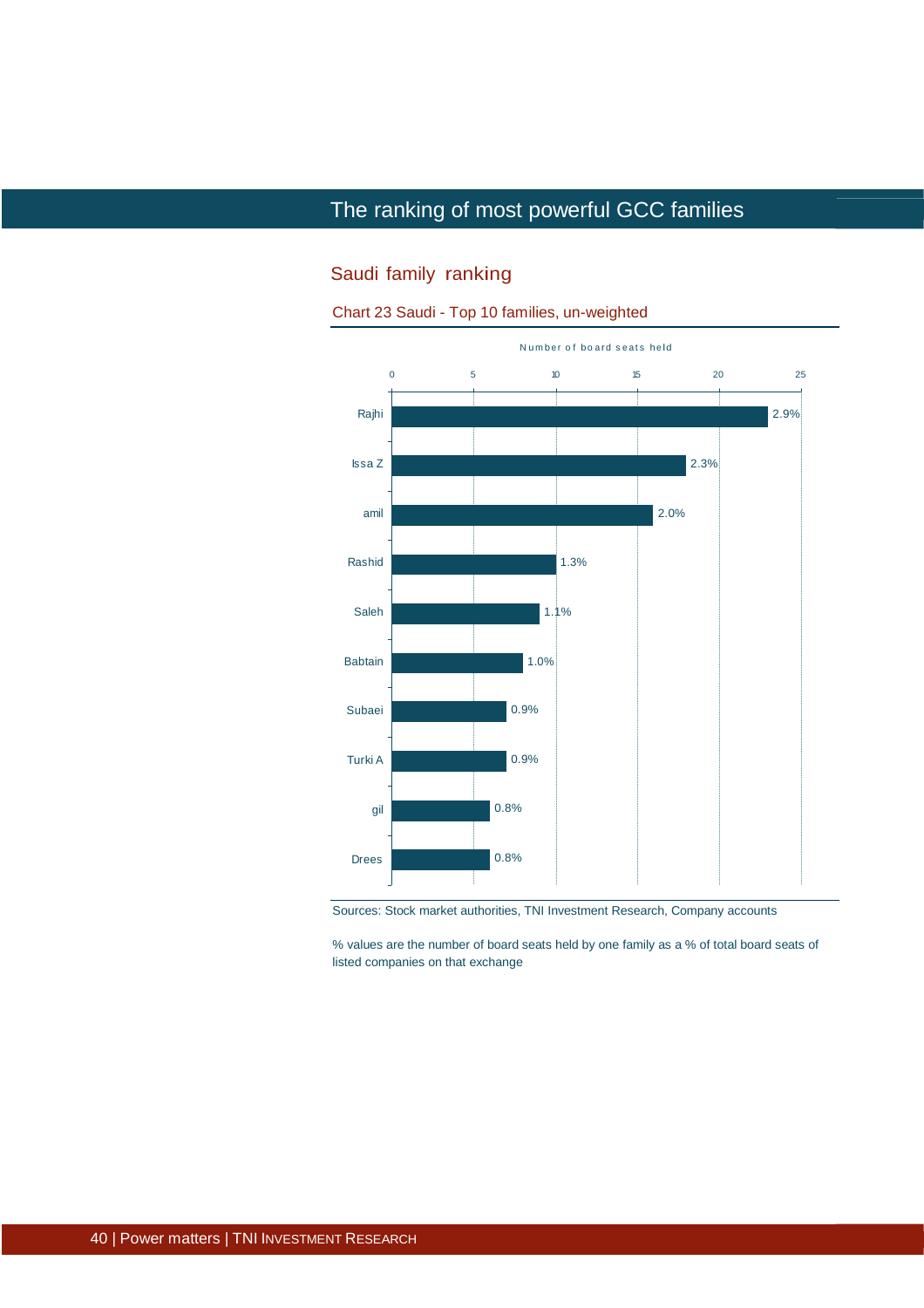

#### Chart 24: Saudi – Top 10 families, weighted by market value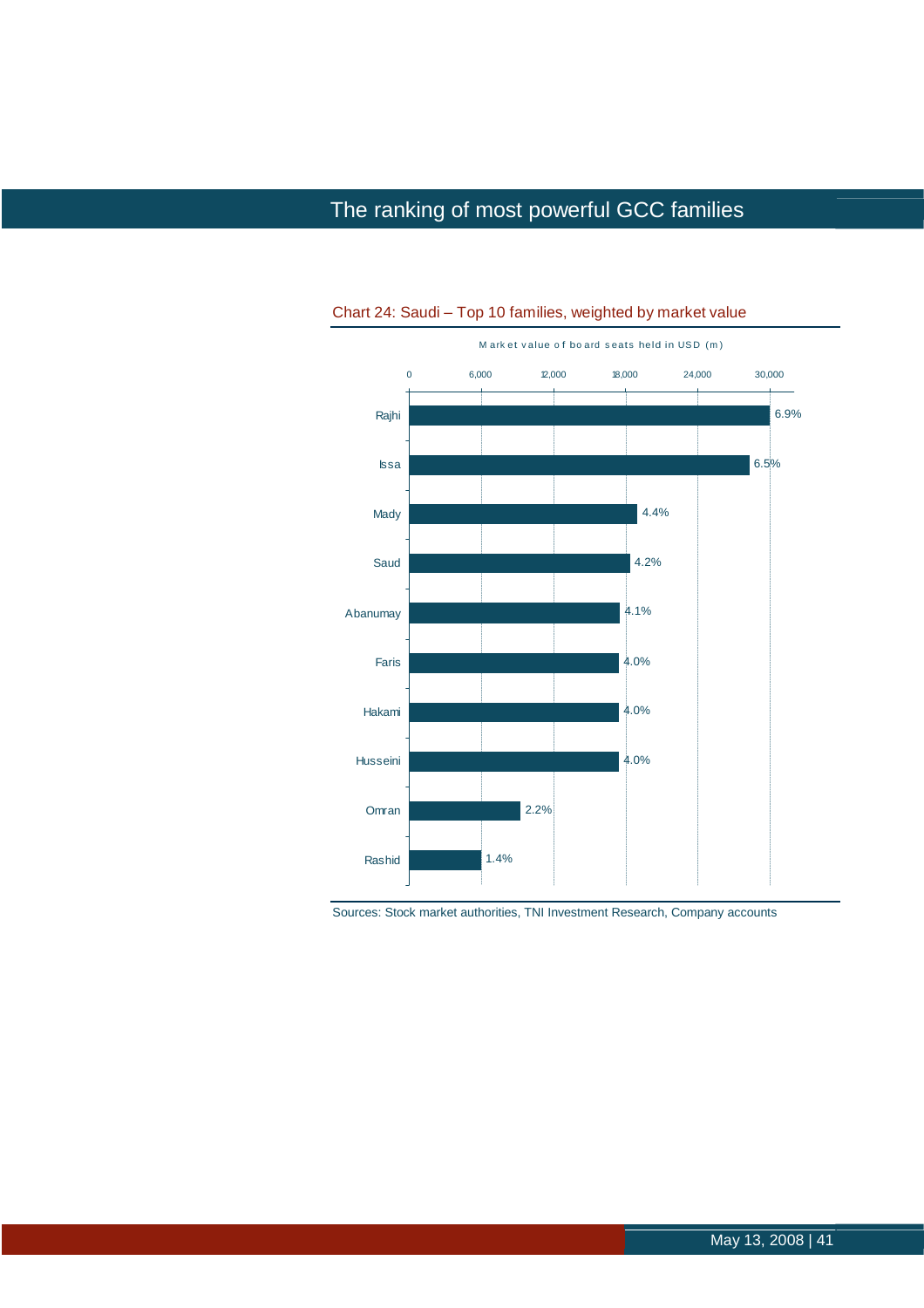This page left intentionally blank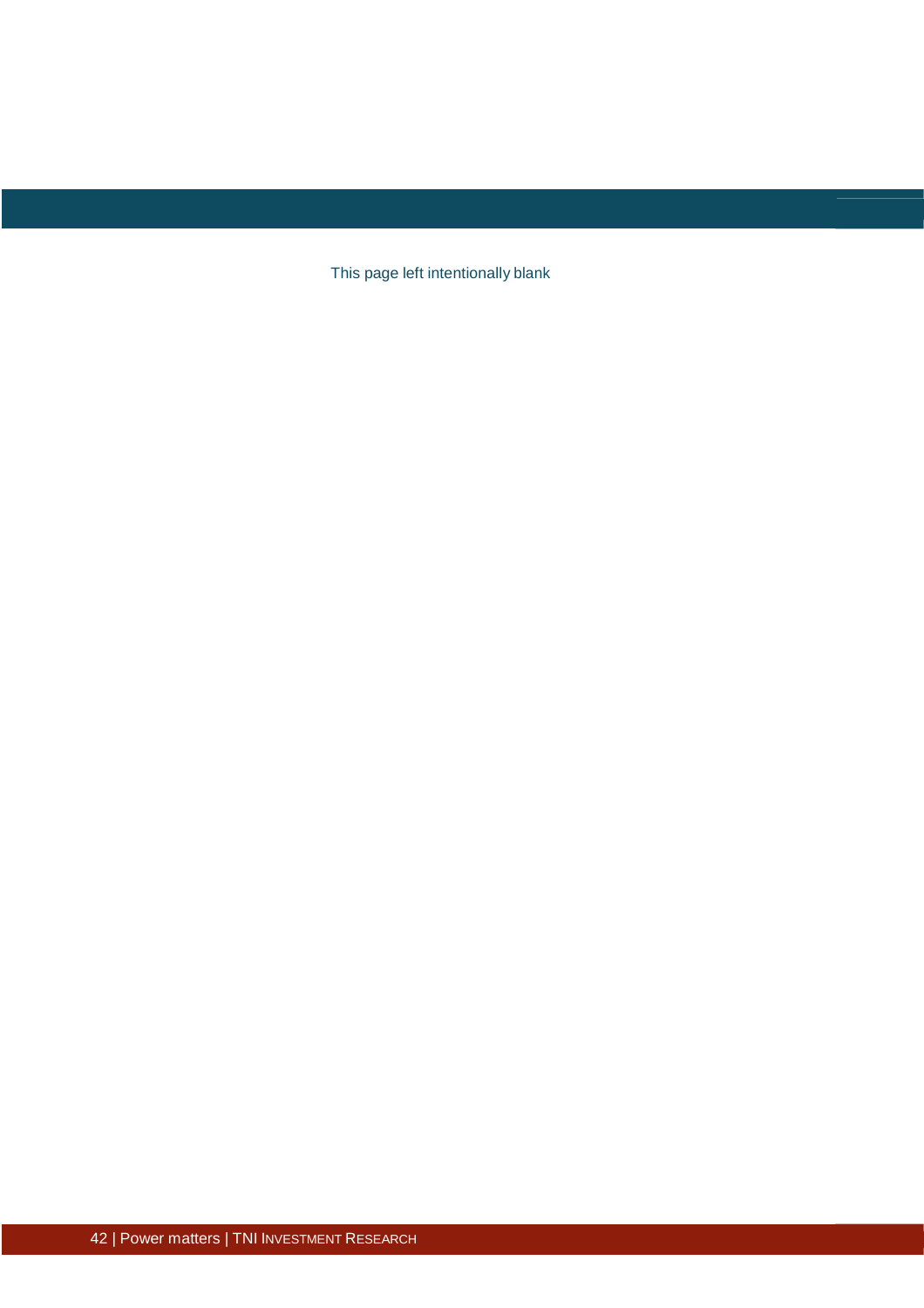### Acknowledgements

#### About The National Investor

The National Investor PJSC (TNI) is a privately owned regional investment and merchant banking group. The firm comprises six strategic business units covering investment banking, private equity, asset management, real estate, principal investments, and investment research. As a regional organization, TNI operates from Abu Dhabi and Dubai in the UAE and Riyadh in Saudi Arabia. For more information about The National Investor, please visit: [www.tni.ae](http://www.tni.ae/)

#### About Hawkamah

Launched in February 2006 with the aim of advancing corporate governance practices in the Middle East, North Africa and Central Asia. Hawkamah, the Institute for Corporate Governance, constitutes a groundbreaking development for institution building, corporate sector reform, good governance, financial market development, investment and growth in the region. For more information about Hawkamah, please visit: [www.hawkamah.org](http://www.hawkamah.org/)

#### About Mudara

Mudara – The Institute of Directors (IOD) is a regional professional membership organisation serving board members, directors and governance professionals in the Middle East and North Africa (MENA) region. Members can acquire the knowledge, expertise and support necessary for enhancing corporate directorship, improving board performance and shareholder value. For more information about Mudara IOD, please visit [www.mudara.org](http://www.mudara.org/)